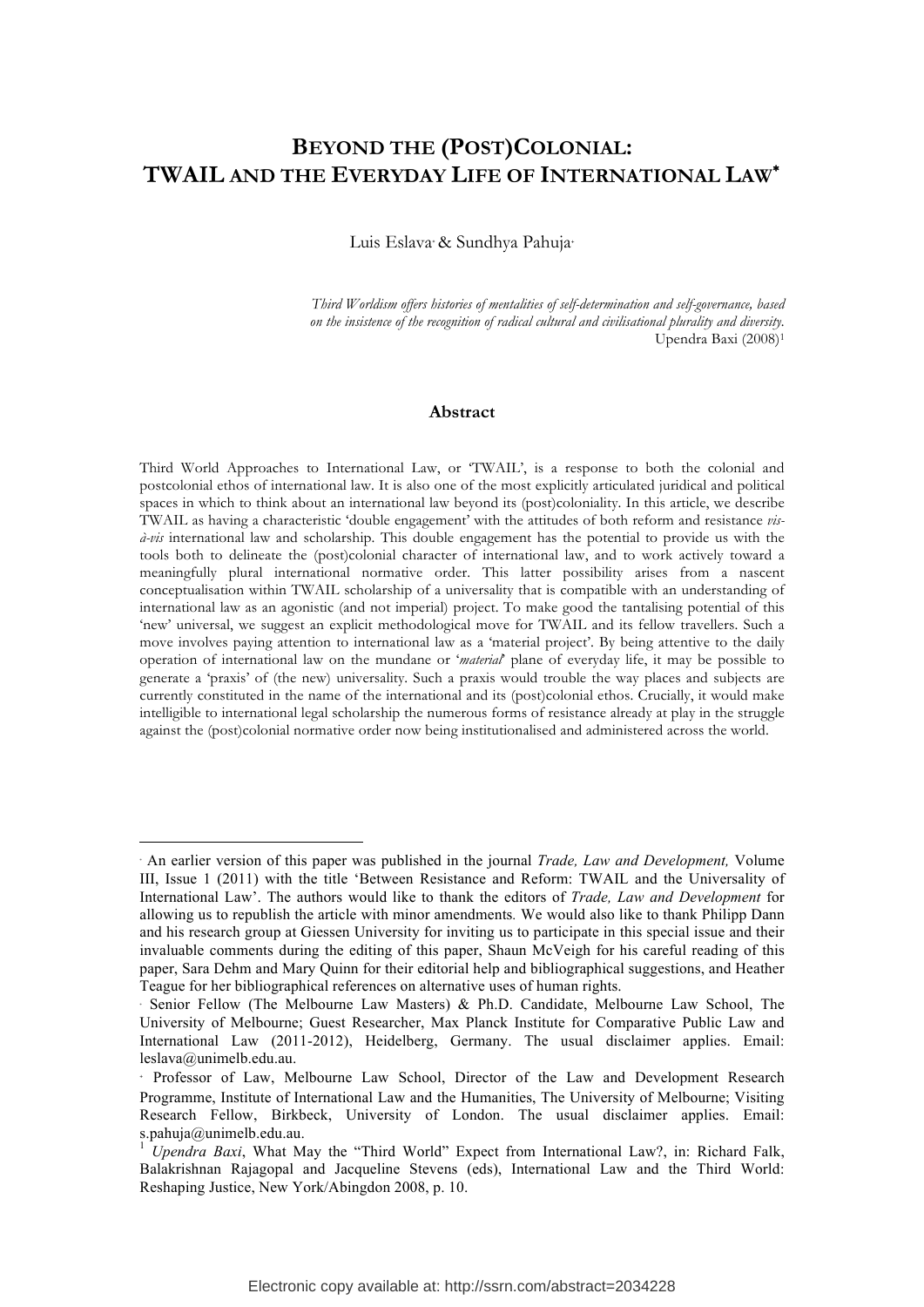# **I. TWAIL and the (Post)Coloniality of International Law**

Over the past few decades, a collection of scholars who may loosely be united (reflexively or *ex post facto*) under the banner of 'Third World Approaches to International Law', or 'TWAIL', have spent enormous intellectual and political energy identifying the political, cultural and economic biases embedded in the international legal project. In this, they have demonstrated how uncomplicated understandings of international law at best reduce, or at worst completely negate, whatever political or emancipatory potential might exist in calls for the international.

Although there is arguably no single theoretical approach that unites TWAIL scholars, they share both a sensibility and a political orientation. TWAIL is therefore not so much a method as a political grouping or strategic engagement with international law, defined by a commonality of concerns. Those concerns centre on trying to attune the operation of international law to those sites and subjects that have traditionally been positioned at the receiving end of international law – usually the 'others of international law'.<sup>2</sup> In this, TWAIL scholars have typically directed their gaze toward international law from somewhere in the Global South. The direction of this gaze responds to a political economy and geopolitical configuration set in motion during the colonial encounter. Binaries such as Civilised/Barbarian, Believer/Infidel, White/Black or Advanced/Primitive both underpinned and legitimised the spread of international law and its jurisdiction that took place during the process of colonisation and the expansion of colonial rule from the sixteenth to the nineteenth century. These binaries – which facilitated the expansion across the continents of both European administration and rule, and a particular economic system – are still in operation today, and are reflected in such contemporary dualities as Developed/Developing, Centre/Periphery, Advanced/Emerging, or Rich/Poor.<sup>3</sup>

These dualities have had a profound  $-$  if not constitutive  $-$  impact on the body of international law and its conceptual apparatus. But these dualities are also an expression of the larger Eurocentric ethos of international law. As Koskenniemi recently put it, '[t]he histories of *jus gentium*, natural law, and the law of nations, *Völkerrecht* and *Droit* 

 $\frac{1}{2}$ <sup>2</sup> See especially on the others of international law: *Anne Orford* (ed), International Law and Its Others, Cambridge 2009. <sup>3</sup> *Jennifer Beard*, The Political Economy of Desire: International Law, Development and the Nation

State, New York /Abingdon 2007.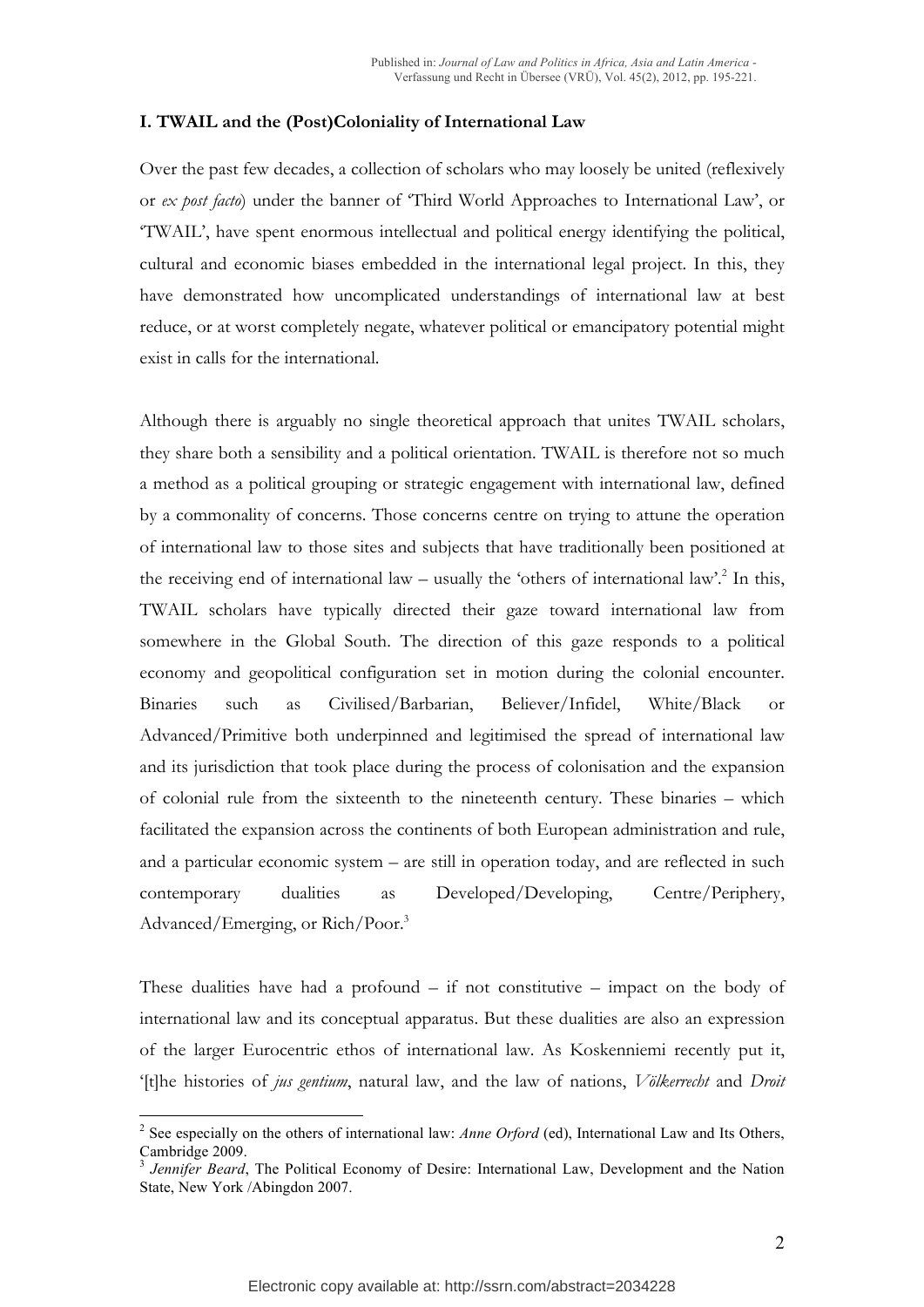public de l'Europe are situated in Europe.<sup>24</sup> In international law's evolution, a specific European vocabulary of 'progress' and 'modernity', along with the idea of 'humanity' and 'civilisation', became the pillars of an international order and the benchmarks by which to assess colonial subjects. This European ethos remains alive in contemporary international law today through, for example, the distinctions between 'public' and 'economic', 'secular' and 'religious', and 'private' and 'public'. This European ethos is constantly reiterated through the foundational concepts of 'sovereignty', 'self-determination', 'statehood' and the 'nation-state'. All of these concepts are rooted in the political, cultural and economic history of Europe. In Koskenniemi's view, all of the foundational concepts and distinctions that reside at the core of international law clearly 'point to European experiences and conceptualizations' and ensure that 'even if postcolonialism has now become international law's official ethos, it still remains the case that "Europe rules as the silent referent of historical knowledge".<sup>5</sup> More importantly, for Koskenniemi, European stories, myths and metaphors not only continue to set the conditions of our understanding of international law's past, they also inform international law's future and define the contours of the current global political economy.<sup>6</sup> In the scholarship of the TWAIL movement and its fellow travellers, these binaries and categories, as well as the Eurocentric character of international law, form not only a static, or 'historical' terrain over which international law has moved over the past centuries. Instead they are divisions and narratives that international law has helped both to create (in the colonial expansion) and to perpetuate (in the postcolonial world) through its own spatial, economic, cultural and political biases.<sup>7</sup>

Geopolitics, history, and political economy are therefore important to TWAIL scholars. But affect and experience too, play their part in generating within TWAIL scholars a desire to construct a gaze from the Global South. Born almost entirely in ex-colonies or

 <sup>4</sup> *Martti Koskenniemi*, Histories of International Law: Dealing with Eurocentrism, Journal of the Max-Planck-Institute for European Legal History – Zeitschrift des Max-Planck-Instituts für europäische Rechtsgeschichte 19 (2011), pp. 152, 155.

<sup>&</sup>lt;sup>5</sup> Ibid. In the original Koskenniemi quotes *Dipesh Chakrabarty*, Provincializing Europe: Postcolonial Thought and Historical Difference*,* Princeton 2000, p. 28. See also: *Onuma Yasuaki*, When was the Law of International Society Born? An Inquiry of the History of International Law from an Intercivilizational Perspective, Journal of the History of International Law 2 (2000), p.1; *Onuma Yasuaki*, A Transcivilizational Perspective on Global Legal Order in the Twenty-first Century: A Way to Overcome West-centric and Judiciary-centric Deficits in International Legal Thoughts, International Community Law Review 8 (2006), p. 29.<br><sup>6</sup> Ibid.

<sup>7</sup> *Anne Orford*, A Jurisprudence of the Limit, in: Anne Orford (ed), International Law and Its Others*,*  Cambridge 2009, p. 1. See also *Sundhya Pahuja*, Decolonising International Law: Development, Economic Growth and the Politics of Universality*,* Cambridge 2011.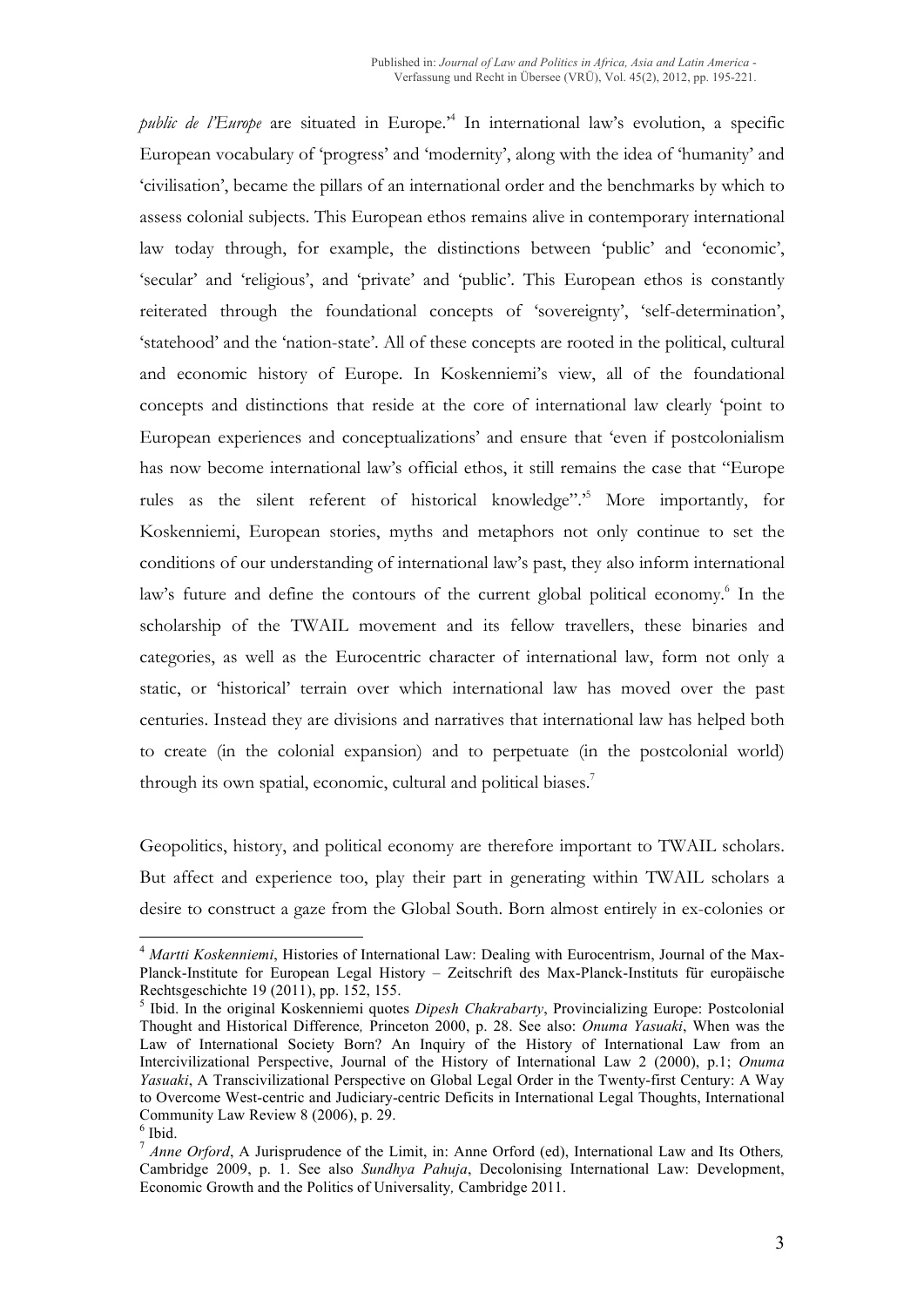part of their diasporas, TWAIL scholars are children of the postcolony. They have learnt firsthand the material consequences and psychic repercussions of the expansion of a normative regime that originated from, and sustained, the colonial venture. And yet, like (post)colonial theorists more broadly, the approach taken by TWAIL scholars to the history and operation of international law transcends concerns about the conditions of life in the Global South. Instead, TWAIL scholars almost invariably understand the (post)colonial nature of international law as having determined its operations and character for both the North and the South. For this reason, TWAIL can more accurately be defined as being concerned with the impact of international law on 'the governed' no matter where they are spatially located. In Chatterjee's telling phrase, 'the governed' comprise 'most of the world'.8

Using a creole vocabulary derived from Marxism, World System Theory, Critical Legal Studies, Foucault and more recently from Subaltern and Postcolonial Studies, TWAIL scholars have been able to trace the relationship of international law to the hegemonic concepts of colonialism and neocolonialism, as well as their counter-hegemonic counterpart: decolonisation. $9$  They – and their fellow travellers – have also been able to extrapolate from this analysis the effects of these concepts on the wider operation of international law across the world.10 As a result of this, TWAIL scholarship is particularly pertinent to theorising the twin phenomena sometimes described as 'the Third World in the First', and of the crystallisation of an immensely wealthy elite in an increasingly segregated South. Both phenomena present a renewed urgency in the current reaccommodation of the world as a result of the Global Financial Crisis and the emergence of new developmental powers grouped under the acronyms of 'BRICS' (Brazil, Russia, India, China and South Africa) and 'CIVETS' (Colombia, Indonesia, Vietnam, Egypt, Turkey, and South Africa).<sup>11</sup>

 <sup>8</sup> *Partha Chatterjee*, The Politics of the Governed: Reflections on Politics in Most of the World, New

York 2006.<br><sup>9</sup> *Balakrishnan Rajagopal*, Counter-Hegemonic International Law: Rethinking Human Rights and Development as a Third World Strategy. Third World Quarterly 27 (2006), p. 767.

<sup>&</sup>lt;sup>10</sup> See, eg, *Usha Natarajan*, Creating and Recreating Iraq: Legacies of the Mandate System in Contemporary Understandings of Third World Sovereignty, Leiden Journal of International Law 24 (2011), p. 799. 11 See, eg, *Arjun Appadurai*, Spectral Housing and Urban Cleansing: Notes on Millennial Mumbai,

Public Culture 12 (3) (2000), p. 628; *Dennis Gilbert*, The American Class Structure in an Age of Growing Inequality,  $7<sup>th</sup>$  ed, Thousand Oaks 2008.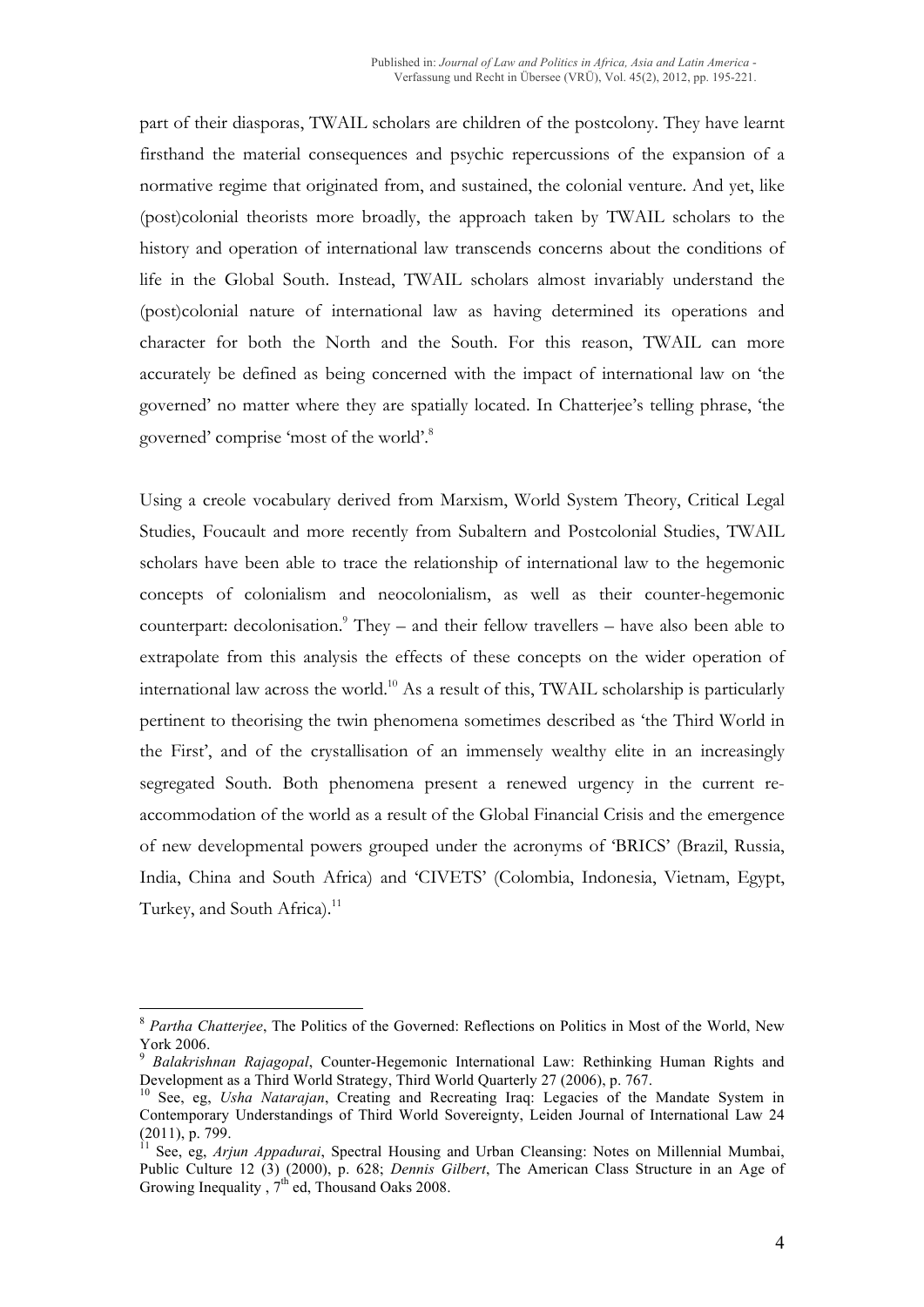TWAIL's attention to the postcolonial nature of international law aims therefore to uncover, and as we shall see, also to redress, the broad array of political, economic and social asymmetries that were inaugurated in the process of colonisation, and which have proliferated across the globe since then. Along these lines, postcolonial approaches, and postcolonialism as an idea, are understood from the perspective of TWAIL, as a vantage point from which to see the traces left by classical imperialism and its variants, on the social, political and economic relations of the world. This trace expresses itself most commonly in asymmetries of power that are reproduced and sustained by official narratives, forms of expertise, normative configurations and managerial practices and in acts of violence, both symbolic and physical.

The 'post' of a 'postcolonial' international law is therefore a marker of the continued, yet spectral, presence of 'colonialism', and of the way its 'history' is still with us in discursive, ideological and material terms. An attention to postcolonialism accordingly invites a constant re-examination of the different ways in which the world is still haunted by the modes of understanding, relating and extracting that emerged in explicitly 'colonial' times. These times included the discovery of the New World, the scramble for Africa in the nineteenth century, and the formal occupation and administration of the Subcontinent, South-East Asia and Pacific Islands by European polities and local elites until the first half of the past century. However, because colonialism is a process that has always been accompanied by multiple forms of resistance, (post)colonialism also forces an attention to how popular revolts, formal claims of self-government, and everyday acts of rebellion are also at the bosom of centre–periphery relations. For international lawyers specifically, an attention to (post)colonialism as a phenomenon invites us to think about the role of (international) law in the maintenance, as well as in the contestation, of colonial patterns of relations.

In the next section, we argue that TWAIL's project, such that it is, and its take on the post-colonial could now sharpen its critical bite with a sustained account of the idea of universality embraced by contemporary international law, and with a methodological turn to the way in which international law operates on the material or 'everyday' plane of life for most of the world. In sections III and IV, we pick up the idea of universality in order to consider in more detail how international lawyers engage international law in their search for justice. In these sections, we consider what these respective attitudes to justice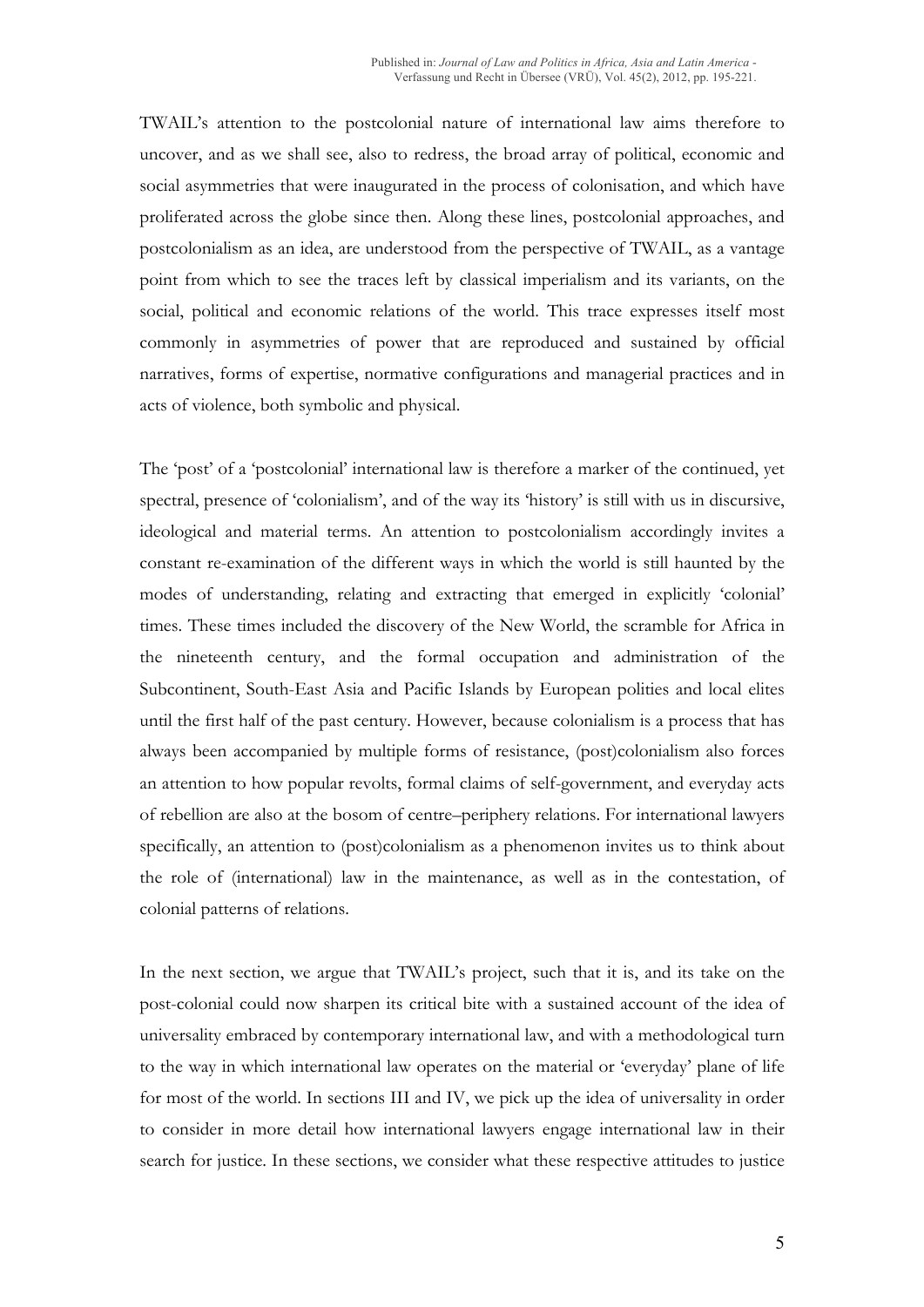tell us about a person's understanding of the relation between international law and the idea of universality. That leads us to a consideration of TWAIL's generous understanding of the kind of universality that *should* reside at the core of international law. The main tenets of our invitation to TWAIL and its friends is explained in section V, in which we suggest that the research and political agendas of TWAIL be oriented toward a direct engagement with the material realities of international law.

### **II. The Universality of International Law**

By excavating the historical and conceptual distortions of international law, TWAIL scholars have made an important contribution to international legal scholarship that extends beyond a narrow concern with issues and places of the South. In advancing what has been a surprisingly reformist agenda, they have helped to consolidate and institutionalise a political avenue that argues for the improvement of international law more generally. Bringing to the forefront of thinking and writing on international law – issues of political economy, the cultural practices of differentiation, the uses of violence or the excessive exploitation of natural resources that have accompanied the expansion of the international legal order – TWAIL has become one of the most explicitly articulated juridical and political spaces in which to think today about an international law beyond (post)coloniality. TWAIL can therefore be defined as a virtual site from which scholars and activists, from the South and the North, can work both to resist and to reform international law.

As we explain in the next two sections of this article, this duality of engagement with international law – of resistance and reform – is arguably characteristic of TWAIL approaches. Although, on one level, these two ways of relating to international law could be understood as contradictory, we suggest that resistance and reform – or indeed, transformation – are brought into relation by the way in which TWAIL scholars approach the idea of justice, and in particular, by the way in which the concept of universality that resides at the core of international law may implicitly be understood in writings associated with the TWAIL project.

In our view, the most significant point of departure of TWAIL from what might loosely be called 'mainstream' interpretations of international law, is in TWAIL's insistence that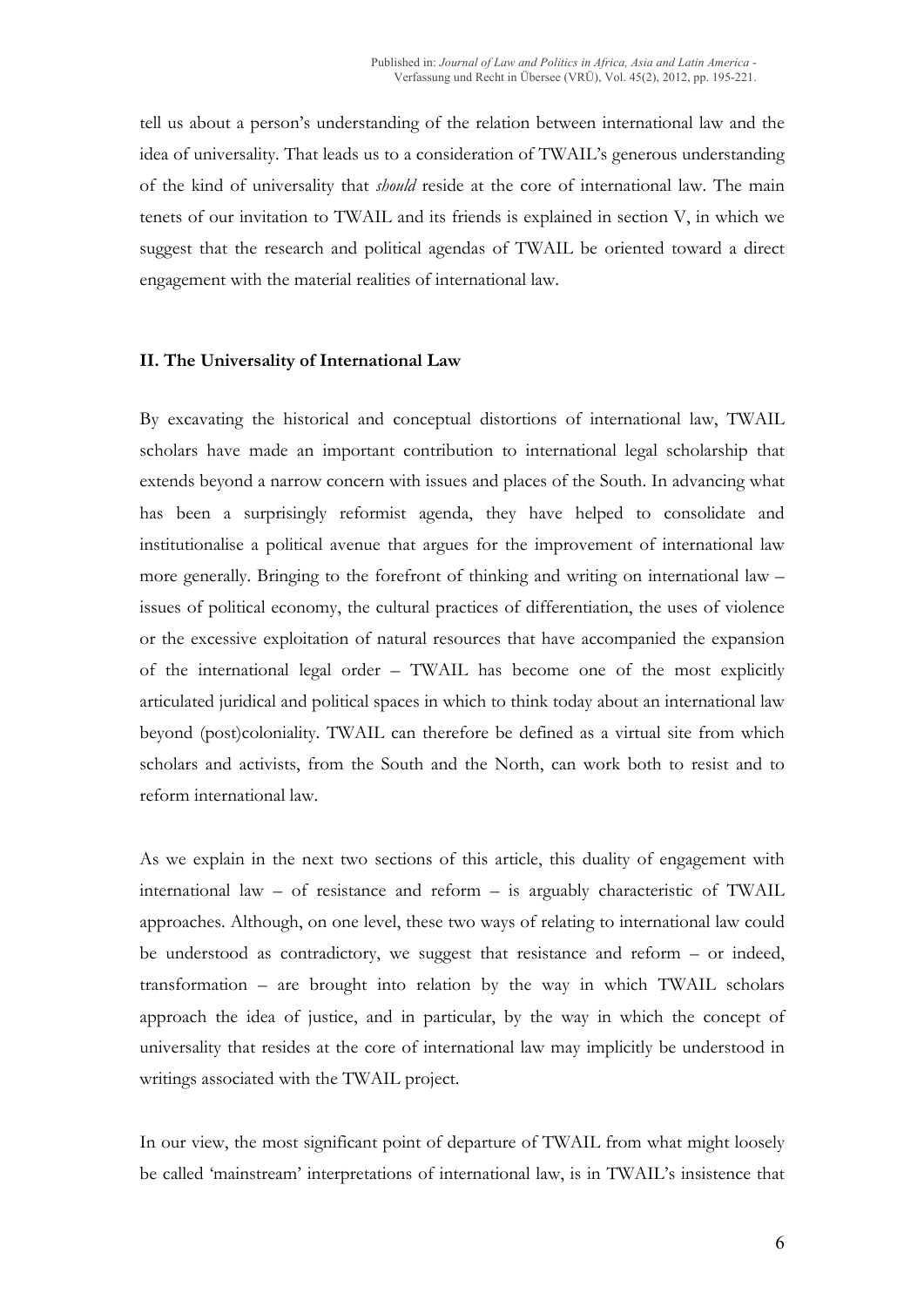issues of material distribution and imbalances of power have been historically present in the way in which international legal concepts, categories, norms and doctrines have been produced and understood since colonial times. Working at this level, TWAIL has made an important contribution to the revitalisation of questions about justice in the international legal order.<sup>12</sup> However, if concerns about justice have united the movement and given TWAIL an axis around which both resistance and reform can turn, basic questions about the nature of international law sometimes seem an absent subject of analysis within the wide selection of TWAIL studies and TWAIL-friendly approaches.

On one level, this treatment of the nature of international law within TWAIL as a sort of 'conceptual black box' is both positive and productive. Bracketing out questions about the nature of international law sidesteps the discipline's neurotic preoccupation with the authenticity of international law's claim to be 'law',<sup>13</sup> and gives to the movement a certain flexibility, enabling people to resist and reform international law while remaining open to diverse forms of existence and authority. But while there are distinct advantages to avoiding an overt definitional or metaphysical debate about the nature of international law, we think it might be helpful to explore how TWAIL scholars *implicitly* understand the ontology of international law, and in particular, whether there is any common understanding within TWAIL of the way in which international law relates to the concept of universality. This is particularly important given the attention within TWAIL to the relation between international law and (post)colonialism. That relation raises questions about what conditions mark the inclusion of large sections of the world's population and territory through international legal concepts, institutions and norms which are embedded in particular historical, and political-economic trajectories.

<sup>&</sup>lt;sup>12</sup> See, for example, *B. S. Chimni*, A Just World under Law: A View from the South, American University International Law Review 22 (2006-2007), p. 199; *B. S. Chimni*, The Past, Present and Future of International Law: A Critical Third World Approach, Melbourne Journal of International Law 8 (2) (2007), p. 499; *Karin Mickelson*, Rhetoric and Rage: Third World Voices in International Legal Discourse, Wisconsin International Law Journal 16 (2) (1998), p. 353; *Karin Mickelson*, Taking Stock of TWAIL Histories, International Community Law Review 10 (2008), p. 355; *Makau Muhua*, What Is TWAIL?, ASIL Proceedings of the 94<sup>th</sup> Annual Meeting, Washington D.C., April 5-8, 2000; *Obiora Chinedu Okafor*, Newness, Imperialism , and International Legal Reform in Our Time: A TWAIL Perspective, Osgoode Hall Law Review 43(1-2) (2005), p. 171; *Amr Shalakany*, Arbitration and the Third World: A Plea for Reassessing the Bias under the Specter of Neoliberalism, Harvard International Law Journal 41 (2) (2000), p. 419.

<sup>&</sup>lt;sup>13</sup> See *Anne Orford*, Positivism and the Power of International Law, Melbourne University Law Review 24 (2000), p. 502; *Martti Koskenniemi*, From Apology to Utopia: The Structure of International Legal Argument, Cambridge 2005.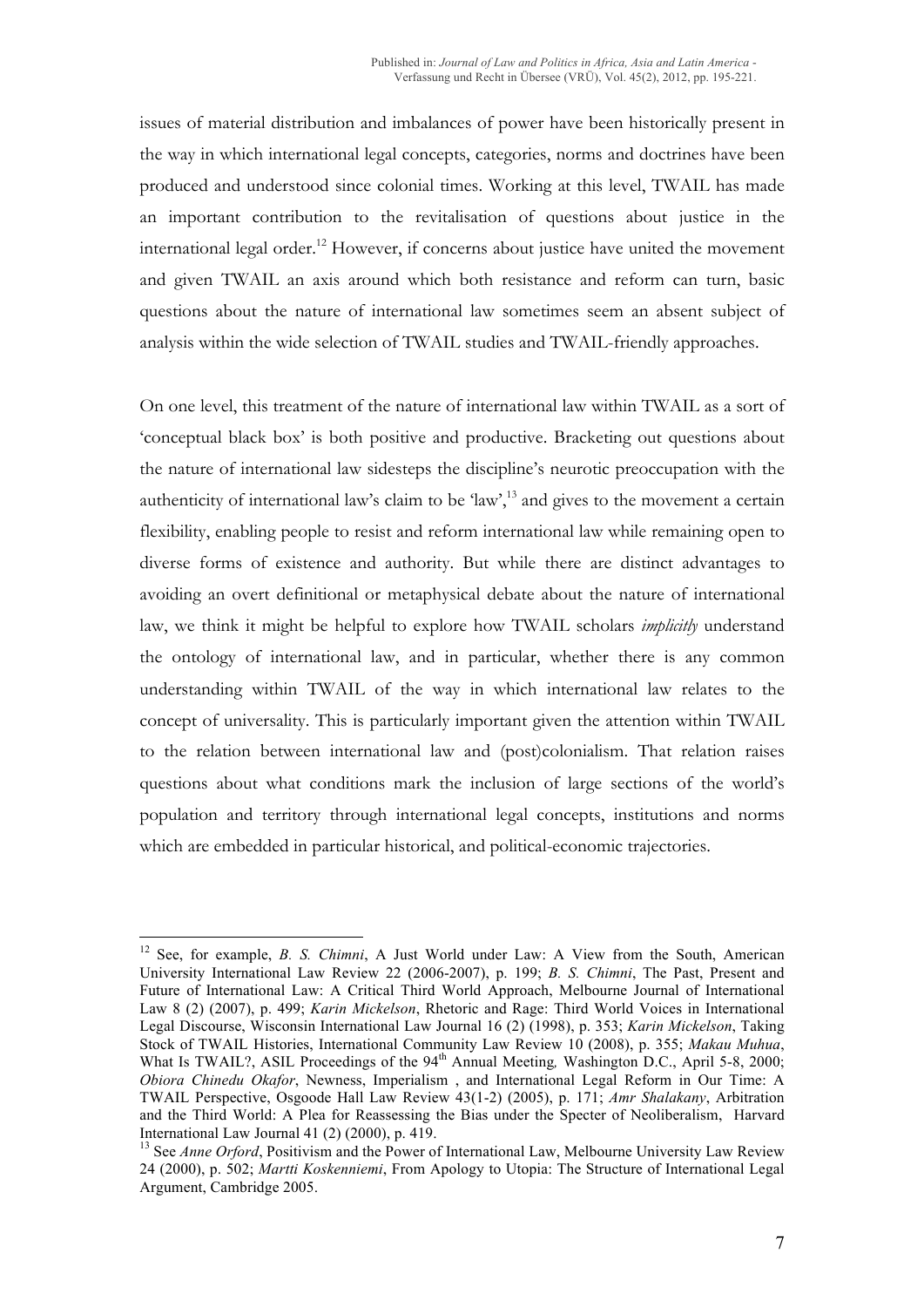Unless we pay close attention to the universal claim of international law, and how we should (re)imagine the tenets of any such claim, we run the risk of writing out the teleological quality of international law *per se.* Perhaps more importantly, if we take the universal for granted, we risk misunderstanding the various functional regimes of international law and their biases, as simply individual functional regimes of governance, and as having no bearing on the way international law shapes the world. This becomes particularly problematic with regard to the discursive practices of trade, development or human rights. Like many other international discourses, trade, development and human rights are potent transmitters of particular modes of being.<sup>14</sup> At the same time, they are proxies for the promise of future perfection, perhaps of a Kantian state of universal brotherhood. In this way, the regimes of trade, development and human rights endow with content the 'universal' embedded in contemporary calls for the *international*,<sup>15</sup> just as the trilogy of Civilisation, Commerce and Christianity did before them.<sup>16</sup> These ostensibly distinct functional concepts, institutionalised in 'regimes', work together to shape constantly and normatively the ways we organise and (can) imagine our global politics (and polity). This occurs regardless of their often contradictory aspirations and modes of practice, or their cumulative effects on the regulation of life. In other words, what might look like 'fragmentation' from above looks a lot more like proliferation from below.

 $14$  See, for example, how the legal vocabulary that justified trade and private rights during the 16th and 17th centuries crystallized a particular form of social relationships across the world: *Martti Koskenniemi*, Empire and International Law: The Real Spanish Contribution, University of Toronto Law Journal 61 (2011), p. 1. See on recent scholarship exploring the effects of this trend, particularly in regards to private property, in the contemporary world: *Eric Hirsch*, Property and Persons: New Forms and Contests in the Era of Neoliberalism, Annual Review of Anthropology 39 (2010), p. 347. See especially on how trade, coupled with the discourse of development, creates particular identities: *Tania Murray Li*, The Will to Improve: Governmentality, Development, and the Practice of Politics*,* Durham 2007, p. 96-122. See generally, in the seminal work by *Arturo Escobar* how development alters local self-understandings of people in relation to themselves and others: Encountering Development: The Making and Unmaking of the Third World, Princeton 1994. See, for example on how human rights has changed the content of citizenship and its use by individuals and governments: *Franz Von Benda-Beckmann, Keebet Von Benda-Beckmann and Julia Eckert*, Rules of Law and Laws of Ruling: Law and Governance between Past and Future, in: Franz Von Benda-Beckmann, Keebet Von Benda-Beckmann and Julia Eckert (eds), Rules of Law and Laws of Ruling: On the Governance of Law, Burlington 2009; *Barry Hindess*, Neo-Liberal Citizenship, Citizenship Studies  $6(2)(2002)$ , p. 127.

<sup>&</sup>lt;sup>15</sup> Sundhya Pahuja, (note 7). See especially on 'the international': *Anne Orford*, Locating the International: Military and Monetary Interventions after the Cold War, Harvard International Law Journal <sup>38</sup> (1997), p. 443. 16 See, for example, in terms of Civilisation: *Anthony Anghie*, Imperialism, Sovereignty and the Making

of International Law, Cambridge, 2004. In terms of Christianity, see: *Jennifer Beard*, (note 3); in terms of Commerce, see: *Istvan Hont*, Jealousy of Trade: International Competition and the Nation-State in Historical Perspective*,* Cambridge/U.S. 2005.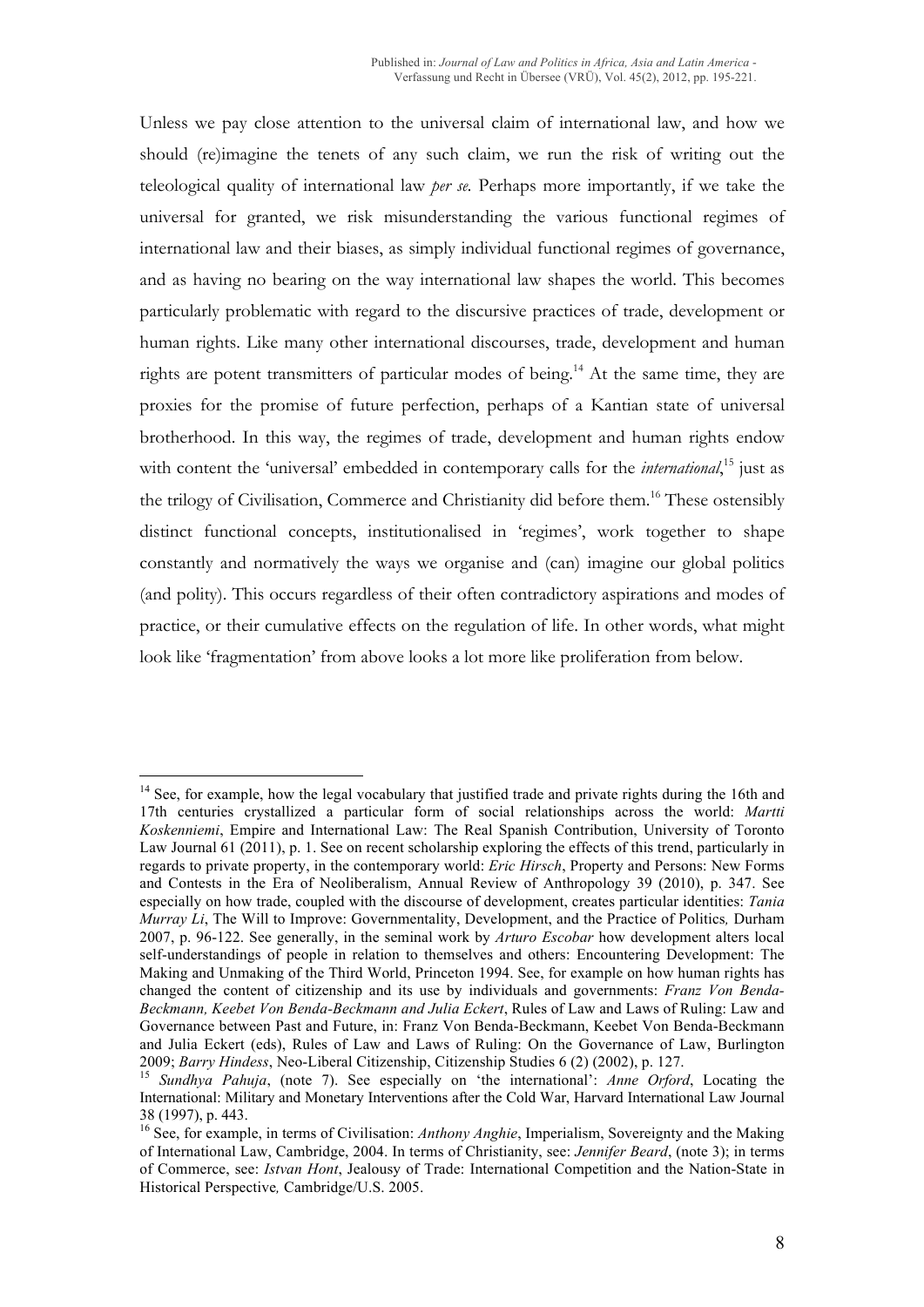This situation has been intensified by the recent (normative) orientation toward the production of 'coherence', $17$  including ongoing efforts to create cross-discursive frameworks that bring together the application of these individual regimes, including ideas such as 'Trade for Development' or 'Human Rights-Based Approaches to Development'.18 When these new hybrid frameworks are deployed by NGOs, or through institutional programmes and are translated into local public policy, the idea of the international reveals itself as a dense cluster of aspirations supported by a body of technical knowledge and carrying with it a large raft of managerial practices. The rise of measurements and indicia as the currency of the new 'coherence' is symptomatic of this situation.<sup>19</sup> Efforts to measure progress or compliance in terms of the holy trinity of development, trade and human rights give a precise shape to the idea of the international, cleansing it of contradictions and assuming that social life should be calibrated in a particular way.20 This particular form of social life is the 'universality' at the heart of contemporary international law.

The proliferation of regulation directed at bringing about a particular way of being is therefore closely connected to the kind of universality that resides at the core of the international legal project. Because of the specificity of the universality at the heart of modern international law, the sterile debate over 'universal' and 'relative' values becomes an oxymoron. Instead, it becomes important to think about what *kind* of universality we want to embrace and what *kind* of universality we should resist.<sup>21</sup> Elaborating this would

<sup>&</sup>lt;sup>17</sup> Coherence includes, for example, the harmonisation of objectives and strategies across institutionally distinct entities, as well as projects of 'harmonisation' and 'convergence' between them.

<sup>18</sup> See for instance: *Ernesto Zedillo, Patrick Messerlin and Julia Nielson*, Trade for Development, United Nations, UN Millenium Project, Task Force on Trade, 2005; United Nations, The UN and Human Rights Based Approach to Development (UN Practitioner's Portal and HRBA Programming) at

<sup>&</sup>lt;http://hrbaportal.org/?page\_id=929> (accessed at August 12, 2011). 19 See especially on the extensive use of measurements, *Sally Engle Merry*, Measuring the World: Indicators, Human Rights, and Global Governance, Current Anthropology 52(3) (2011), p. 83*.* Updates and recent scholarship on the current use of measurements in international practice can be found in the website of the Indicators as a Global Technology/Governance by Information Project (Institute for International Law and Justice, New York University School of Law) at <http://iilj.org/research/IndicatorsProject.asp> (accessed at August 12, 2011). 20 See especially: *Gerhard Anders*, The Normativity of Numbers: World Bank and IMF Conditionality,

*PoLAR:* Political and Legal Anthropology Review 31(2) (2008), p. 187, 195-7; *Kerry Rittich*, Governing by Measuring: The Millenium Development Goals in Global Governance, in: Hélène Ruiz Fabri, Rüdiger Wolfrum and Jana Gogolin (eds), Select Proceedings of the European Society of International Law, Vol. 2*,* Oxford 2010; *Liam Clegg*, Our Dream is a World Full of Poverty Indicators: The US, the World Bank, and the Power of Numbers, New Political Economy 15(4) (2010), p. 473; *Amanda Perry-Kessaris*, Prepare Your Indicators: Economics Imperialism on the Shores of Law and Development, International Journal of Law in Context 7(4) (2011), p. 401. 21 See generally, *Linda M. G. Zerilli*, This Universalism Which Is Not One, Diacritics 28(2) (1998), p.

<sup>2.</sup>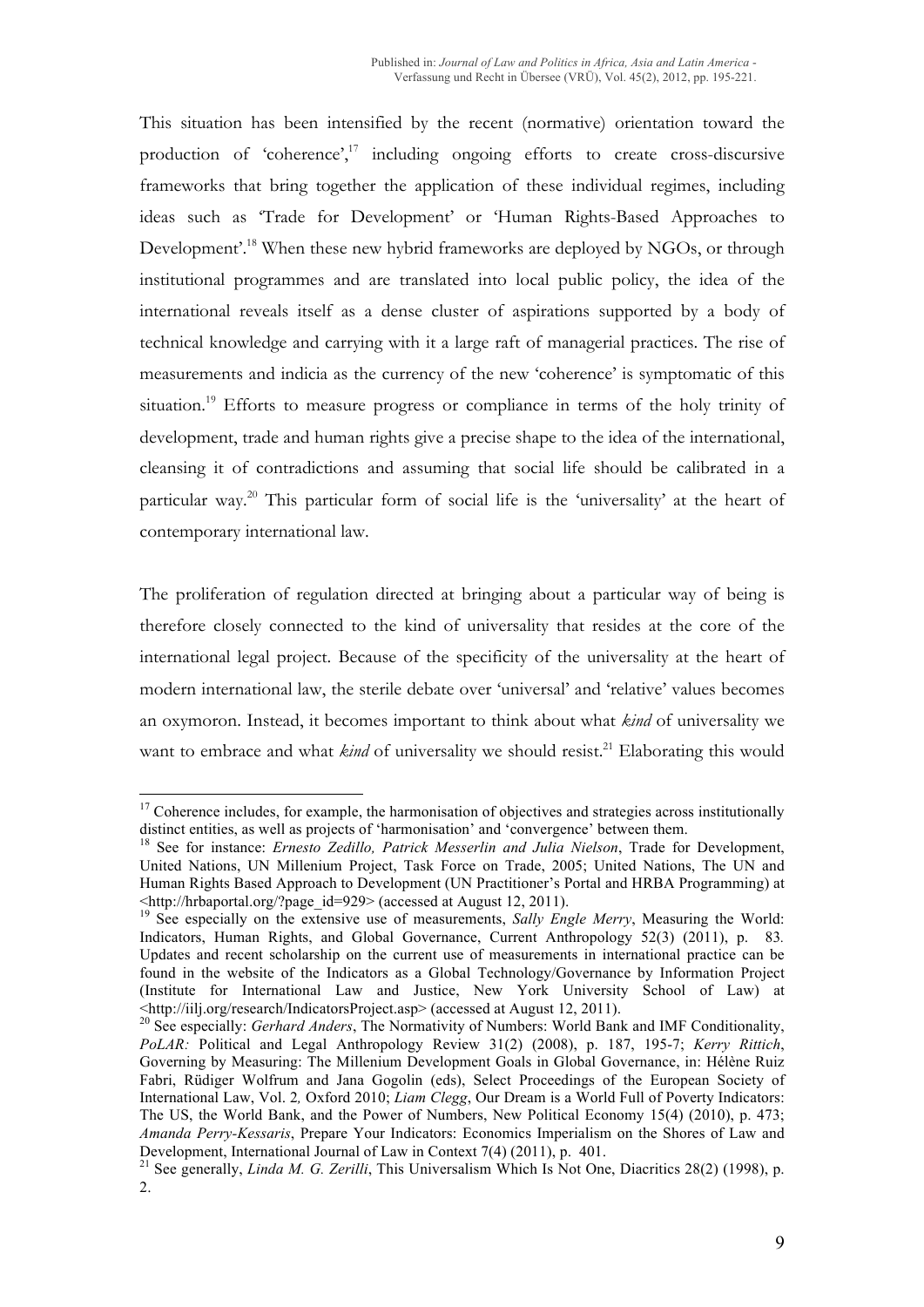involve developing a 'praxis of universality'. Such a praxis would seem to be another valuable avenue for pursuing TWAIL's political project of achieving a more just international legal order. In this way, in combination with thinking about the role of universality in the mechanics of international law, this article concludes with some thoughts for the methodological future of a TWAIL agenda. We turn to methodology here in order to examine the dual problem of how we should interpret and engage with international law once we recognise international law's particular relation to universality and the way this relation acquires an existence in the concrete, material world.<sup>22</sup>

On one level, TWAIL takes the idea of what we would call the 'materiality' of international law seriously. A prime example of this concern with the material dimension of international law in TWAIL would be its overarching political goal of constantly resensitising international legal scholarship to the place and production of international law's 'others'. But in the last section of this article, we suggest that TWAIL needs to expand its emphasis on materiality to think of international law as not only an ideological project that has material consequences – for example in the entrenchment of asymmetrical power relationships between the North and the South via the operation of the international trade regime. For us it would be also important to start examining international law as a material project in itself. By this we mean that concerns with the material context and repercussions of international law need to be extended to a theoretical and scholarly consideration of international law as a specific kind of material practice: a practice that 'creates' and 'takes place' through the very materiality of the world. When understood as such, the international normative project sometimes assumes the form of what we usually conceive as elements of international law's economy (e.g. international courts, the nation-state, the subject bearer of human rights, the refugee, or the passport). But it can also present itself as something else (e.g. the city, the local resident, the ID card or the water meter).

For us, approaching international law as a material project therefore implies an examination of the practices that occur through typical international legal places but also through the many other sites and objects in which international law operates today. In particular, it is crucial that we start examining the way in which international law unfolds

 <sup>22</sup> See on international legal scholarship as an exercise of interpretation: *Susan Marks*, Introduction, in: Susan Marks (ed), International Law on the Left: Re-Examining Marxist Legacies, Cambridge 2008, p. 6.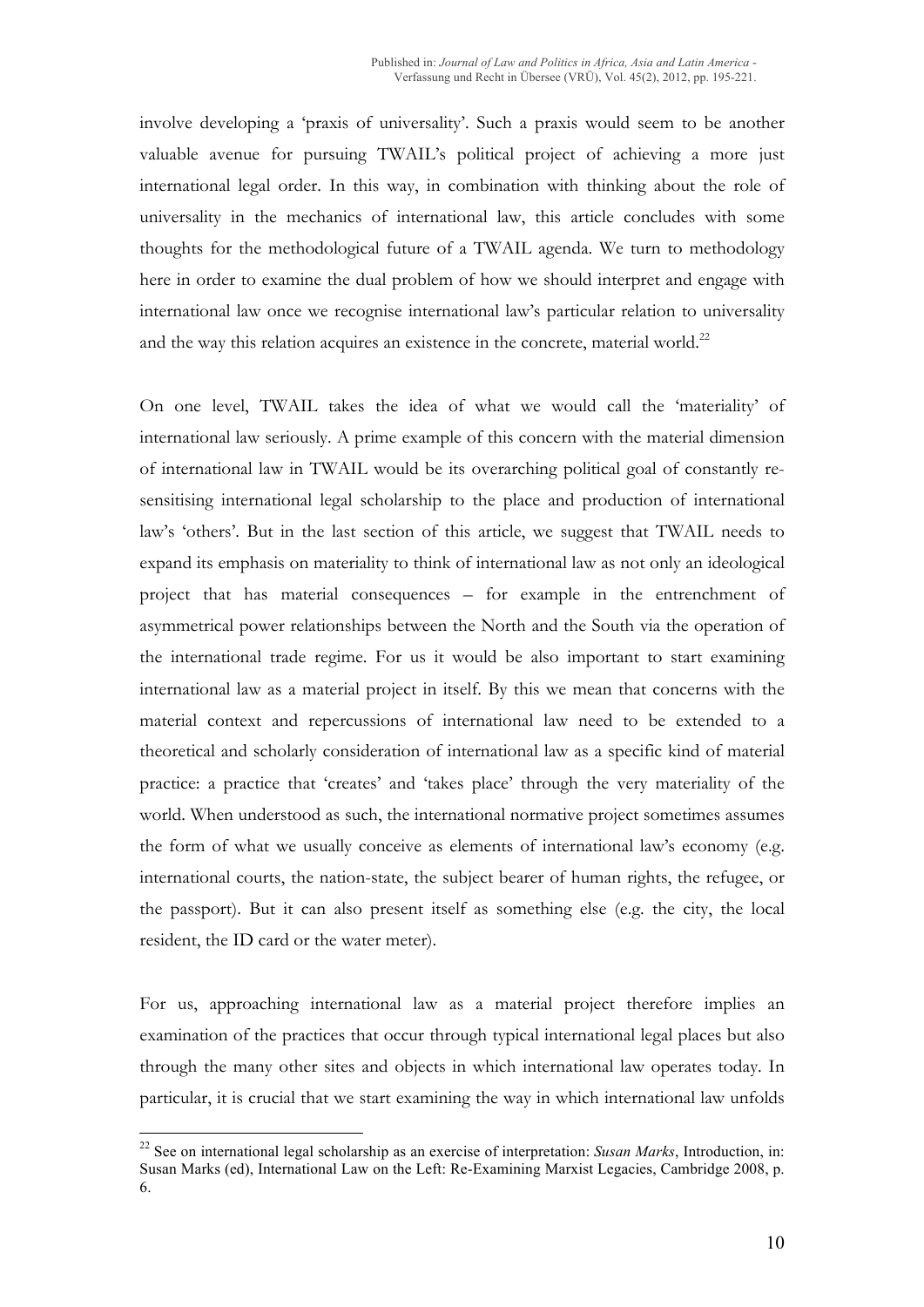on the mundane and 'every-day' plane through sites and objects that might, at first glance, appear unrelated to the lofty international. Administrative procedures, subject formations, spaces and artefacts that are usually identified as expressions of other normative orders, social spheres or simply innocuous technical or commercial *things*, are the very material sites in which international disciplines are at work and in which we can perceive the legacy of international law's (post)coloniality.

To advance TWAIL's avowedly political agenda and to develop a praxis of universality drawn out of TWAIL scholarship, it is therefore important to sharpen the attention we pay to these dimensions by incorporating an explicit and particular methodological turn into the TWAIL project. This methodological turn would focus on the (re)constitution of routines, spaces, subjects and objects under the name of the international. As expertise increasingly becomes today's technology of governance,  $^{23}$  these places, in particular those presented as ordinary and foreign to international law, are the key 'legal' or in the language of McVeigh and Dorsett, 'jurisdictional' sites that need to be studied and evaluated as potential sites of resistance.<sup>24</sup> By looking at the operation of the international legal order within, and beyond, its traditional historical confines, modes of selfrepresentation, and sites of enactment and performance, the already rich corpus of TWAIL scholarship would be extended, and made to work harder still to fulfil its political potential.

# **III. Modes of Resistance and Reform**

The dynamic of resistance and reform that characterises TWAIL offers an analytical challenge. On one hand, one might assume that the logical outcome of a committed form of resistance is the total replacement of the object of that resistance. This is the path taken by China Miéville, for example, who has strongly argued that there is no emancipatory value in international law.<sup>25</sup> For Miéville, '[a] world structured around

<sup>&</sup>lt;sup>23</sup> See on the role of expertise in the operation of international law: *David Kennedy*, Challenging Expert Rule: The Politics of Global Governance, Sydney Law Review  $27(1)$  (2005), p. 5.

<sup>&</sup>lt;sup>24</sup> Shaun McVeigh (ed), Jurisprudence of Jurisdiction, New York/Abingdon 2007; *Shaunnagh Dorsett and Shaun McVeigh*, Jurisdiction, New York City/Abingdon 2012.

<sup>&</sup>lt;sup>25</sup> See especially: *China Miéville*, The Commodity-Form Theory of International Law: An Introduction, Leiden Journal of International Law 17(2) (2004), p. 271; *China Miéville*, Between Equal Rights: A Marxist Theory of International Law, Leiden 2005; *China Miéville*, The Commodity-Form Theory of International Law, in: Susan Marks (ed), International Law on the Left: Re-examining Marxist Legacies*,* Oxford 2008.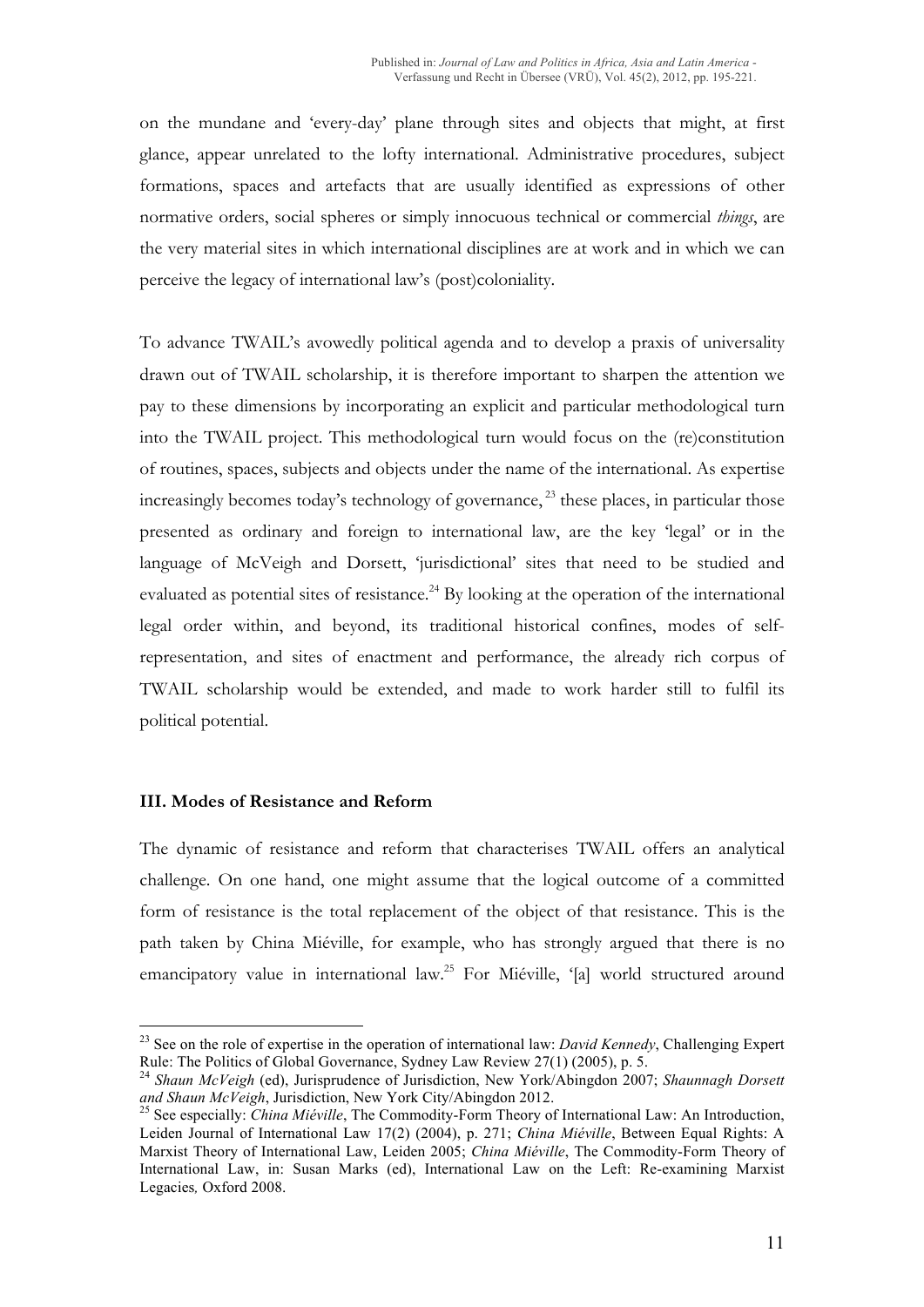international law cannot but be one of imperialist violence'.26 In contrast to this position, TWAIL scholars, by and large, still hold out hope that international law can offer a space in which claims of justice can effectively be expressed. Antony Anghie, for example, has expressed his own, and his TWAIL colleagues continuous commitment to international law in following way:

I continue to hope, together with the many scholars who are working to reconstruct international law precisely because of their awareness of the many ways in which it has operated to exclude and subordinate people on account of their gender, race and poverty, that international law can be transformed into a means by which the marginalized may be empowered. In short, that law can play its ideal role in limiting and resisting power. At the very least, I believe that the Third World cannot abandon international law because law now plays such a vital role in the public realm in the interpretation of virtually all international events.27

Resistance and reform then come together in TWAIL to form a single process of the destabilisation and renewal of international law's history and operation. Rather than replacement, TWAIL scholarship is more interested in overcoming international law's problems while still remaining committed to the idea of an international normative regime largely based on existing institutional structures.<sup>28</sup>

In this section, we generate a taxonomy that might help us to situate TWAIL's characteristic dynamic of resistance and reform *vis-à-vis* other (critical) positions in current international legal scholarship. In particular, we are interested in mapping the relationship between international law and the impulse to struggle with, and rebel against the discipline. This is an impulse that has become an important feature of international legal scholarship, and to some extent, practice, in recent years.

<sup>&</sup>lt;sup>26</sup> *China Miéville* (note 25), p. 302.<br><sup>27</sup> *Anghie* (note 16), p. 318.<br><sup>28</sup> See, for example: *Karin Mickelson*, Co-Opting Common Heritage: Reflections on the Need for South-North Scholarship, in: Obiora Chinedu Okafor and Obijiofor Aginam (eds), Humanizing Our Global Order: Essays in Honour of Ivan Head, Toronto 2003, p. 112; *Ibironke T. Odumosu*, Locating Third World Resistance in the International Law on Foreign Investment, International Community Law Review 9 (2007), p. 427; *B. S. Chimni*, Permanent Sovereignty over Natural Resources: Toward a Radical Interpretation, Indian Journal of International Law 38 (1998), p. 208; *B. S. Chimni*, Globalization, Humanitarianism and the Erosion of Refugee Protection, Journal of Refugee Studies 13(3) (2000), p. 243.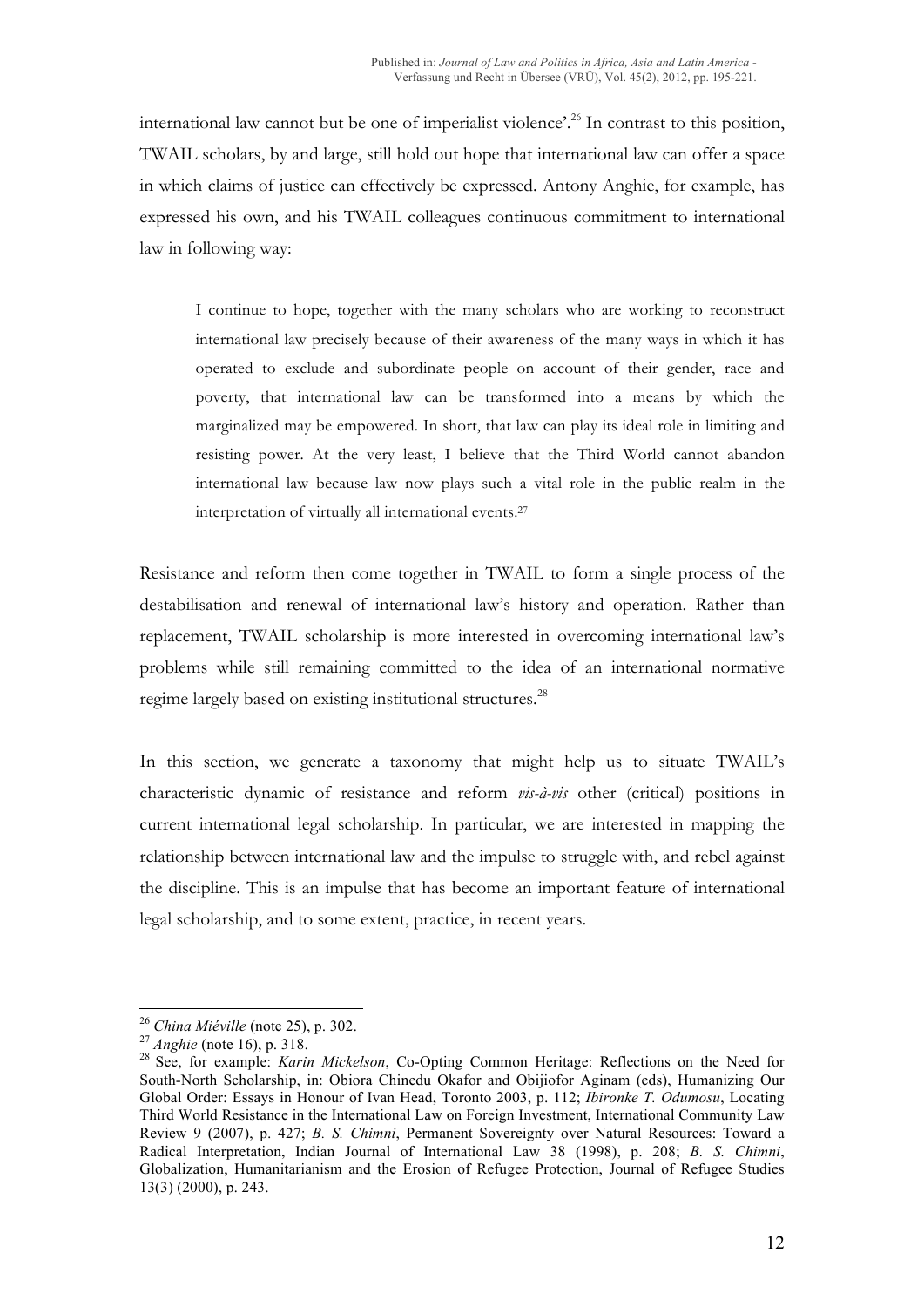Amongst those who identify themselves as international lawyers and scholars of international law, there are three broad attitudes to political struggle. For heuristic purposes, we can shorthand these attitudes as: (i) Conservation; (ii) Reform; and (iii) Revolution. In each of these categories, or modes of engagement with international law, each set of actors has a different self-perception about their own, proper role in relation to international law's normative and institutional order and the kind of society that it produces. After outlining the taxonomy as an heuristic device, we shall go on to explain how TWAIL's dynamic of resistance and reform moves across these three common attitudes, or positions, and we explore briefly what this might teach us about both TWAIL, and about international law.

First, lawyers and scholars who belong in the 'conservation' category consider that their role is to uphold the law and to protect the current institutional and normative order. For them, disobedience to law is criminal. Because of the strong alliance forged between themselves and the legal framework, they may perceive themselves – implicitly or explicitly – as guardians of the law. By and large, legitimacy for this group resides in adherence to the law, and the only legitimate avenue to challenge and change society is through the law itself. In domestic law, the classic figure of this position might be the judge. In international law, this could be more complex. The representatives of international organisations or the personnel deployed in international actions could perhaps embody this position.

The second attitude of lawyers and scholars to political struggle is one of 'reform'. These lawyers understand their vocation to be defined by an obligation to use the law to further the aims of a (just) struggle. For them, not all disobedience to law is equal. Instead, for these lawyers and scholars, some disobedience – even though technically illegal – might be legitimate or justified if it is in the name of an external value that is both just and legitimate. This is a serious qualification, but is usually answered in the form of a higher – or alternative – law. The iconic figure of this position is the public-interest lawyer, the lawyer-activist, the NGO or (law and) development worker and the grassroots human rights lawyer.

In the third category, we find lawyers and scholars who use their technical knowledge of the law to reveal the injustices wrought by law. We could call this figure the *revolutionary*.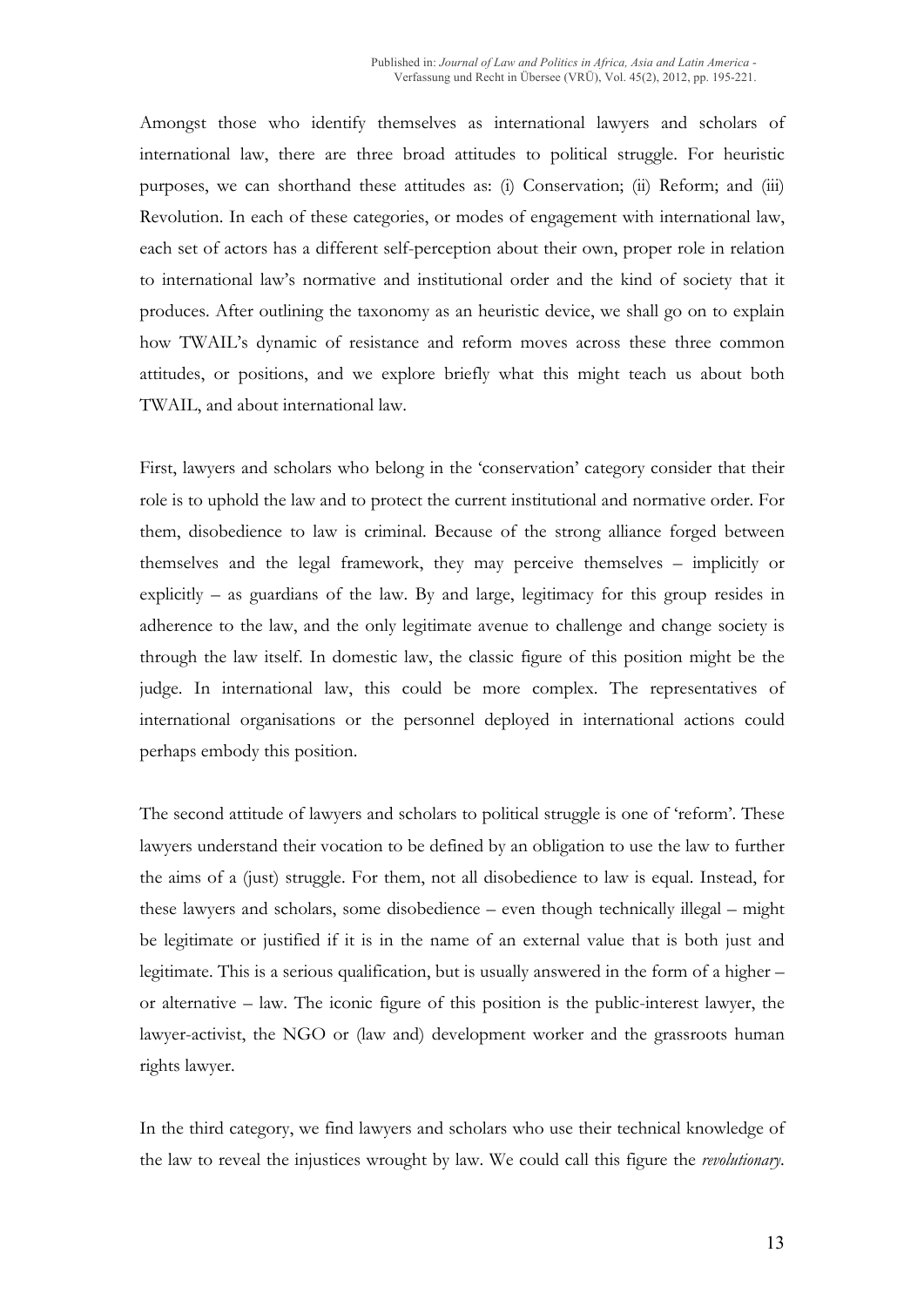For this person, disobedience to law might be necessary in order to challenge, or even to overturn an unjust order. This person does not want, seek or expect authorisation from the current legal order but may use law *strategically* to bring about greater change. The classic figure of this position is much harder to name. It could be lawyers turned independence leaders, like Nelson Mandela or Mahatma Gandhi, who although operating within the frame of the nation-state, and within particular nation-states, were able to promote large national and international legal-political shifts. But it could also be people to whose struggles we are less sympathetic. We could therefore think of this category as the liminal or border position between inside and outside the law. These figures, though revolutionary in one sense, $^{29}$  still maintain a connection to law, if only through technical mastery and political resistance. The borderline position of this person, between law and non-law arises from what is at stake: if this struggle fails, the protagonists are criminalised or exiled. But if they succeed, they found a new (legal) order.

Crucially, the position of a figure in one or other of these categories, or 'boxes', tells us nothing about a person's politics in the sense of the conventional politics of 'left' or 'right'.30 Similarly, situating a person on the traditional left/right political spectrum does not correlate directly with where they might be positioned in our emerging taxonomy. Instead, what places a lawyer (including scholars and activists) in one category or another is that person's idea of the relationship between the order in which they find themselves and their own sense of *justice*. To clarify this point we need to return to our three categories.

# **(i) The Conservative**

For the conservative, there is no clash between justice, as that person perceives it, and the current system. This could be for at least three different reasons. The first is because the conservative does not see justice as his immediate concern. This lawyer sees himself as involved in a technical enterprise. We might think of him as the technocrat who assumes that his role can be only performed properly if questions of justice are

 <sup>29</sup> Remember that our taxonomy is not purporting to define revolutionaries *per se*, but to name particular attitudes to law and legality.

<sup>30</sup> Here we are referring to the usual distinction that assumes that the people on the left side of the political spectrum seek social justice through redistributive social and economic intervention by public authorities; and that those on the right defend private property and capitalism as the best ways to organize social and economic relationships.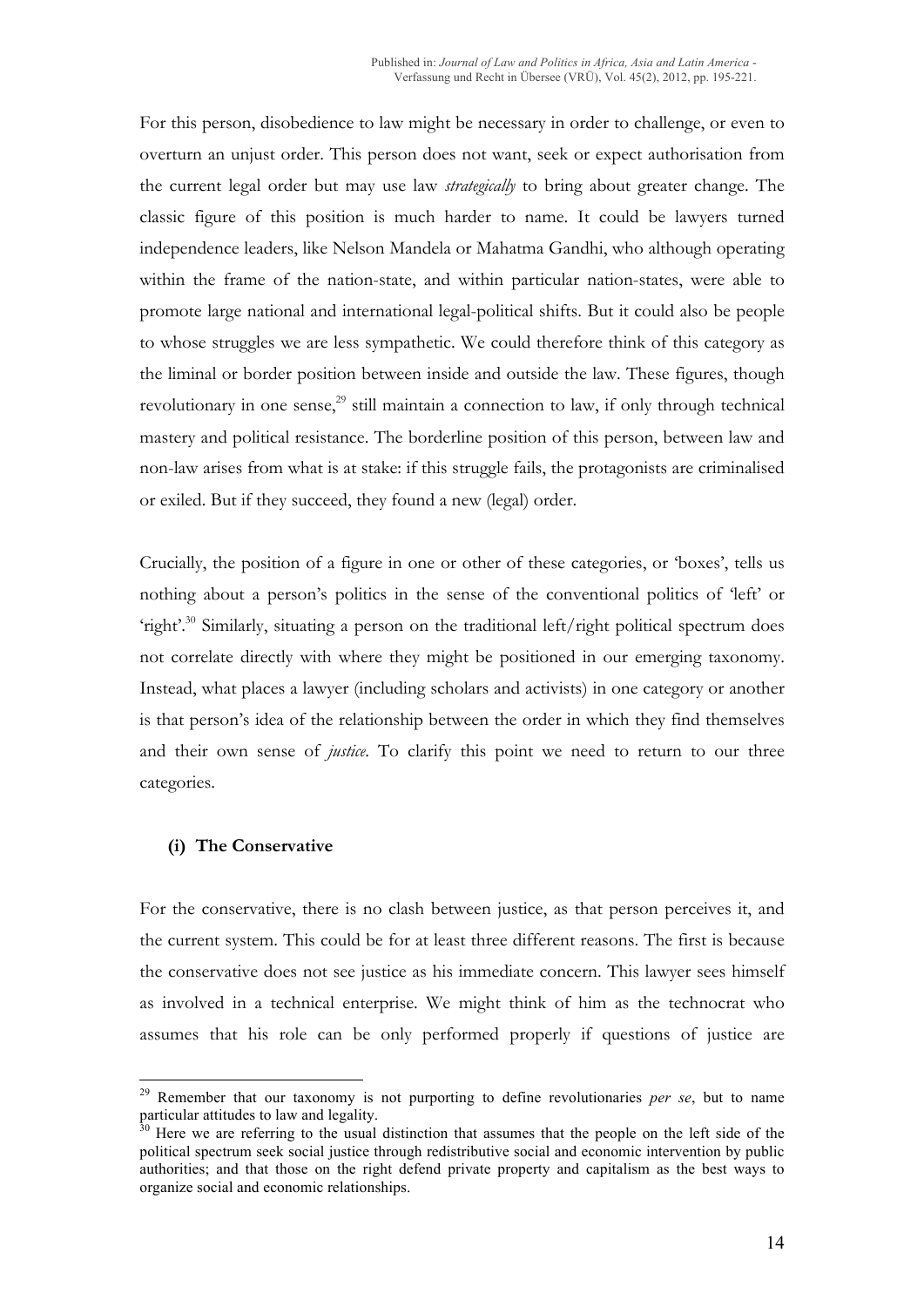suspended. Secondly, an alternative reason for the perception of an absence of conflict between justice and the current system could be because this lawyer has an ethical commitment to *this* system, either as a system *per se*, or because he thinks the particular system in which he finds himself is the least worst option. He might also believe that the system is 'smart' enough to solve things by itself – so in other words, the system is able to rectify its gaps or solve its blind spots 'itself' (for example in terms of social justice), simply by being left to operate without direct intervention. In this way, this person tends to see law as a 'legal' domain and politics as elsewhere. This person might be called an ethical-positivist. Thirdly, this lawyer may be 'conservative' in his understanding of the relation between law, justice and the *status quo* because he and others like him benefit from the current system and is comfortable with that. We might (facetiously) call this person a member of the ruling classes.

### **(ii) The Reformist**

In contrast to the conservative, the reformist's sense of justice is not exactly co-extensive with the current order. But it is not too far away. In other words, this scholar or lawyer's sense of justice is close to the present legal order, and although there is a gap, the gap is not too great. For the reformist there is no meaningful alternative beyond the current system, therefore the system should be improved rather than rejected. For him, fighting for justice within the confines of the system is the best, or perhaps the only option. The small gap that separates justice and the current order can thus be bridged, either through the adjustment of systemic aims, or in an adherence to the just aims of the system, but always with institutional and procedural recalibrations to better fulfil those aims. Domestically, this terrain is the province of 'law reform', particularly as it is understood in rich common law jurisdictions. In the public international realm, a much larger proportion of people fall into this category. Indeed, all adherents to what we might call the 'more and better' arguments and their variants, about the broader application and expanded enforcement of existing international norms would fit into this category. In this context, the reformist is either a progressive strategist (or strategic progressivist), or a committed pragmatist.

#### **(iii) The Revolutionary**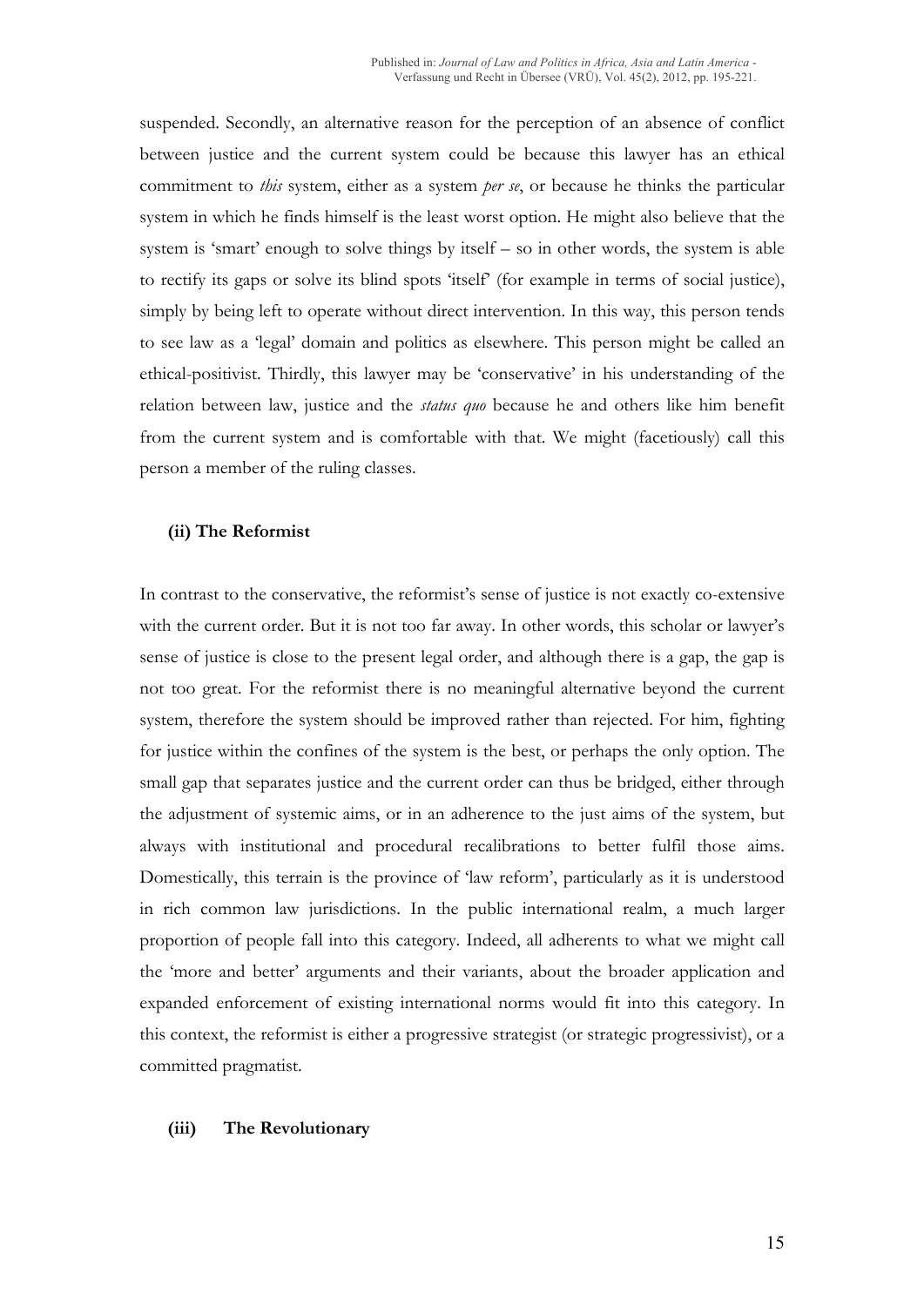Finally, for the revolutionary, justice is far from being delivered by the current legal order and is perhaps incommensurable with a great deal of it. She usually sees small value in tinkering with it for little probable gain. In order for justice to be achieved, this lawyer or scholar thinks something other than the current order is necessary. She is either a committed idealist or a confrontational visionary. This is probably where many kinds of critical legal scholars sit.

The differences, therefore, between common political conceptions of left and right *per se* are not indicative of any given lawyer's position in the taxonomy. That position depends instead, on the specific relationship between that person's sense of justice and the system in which they happen to find themselves. So, for example, an anti-apartheid activist might be revolutionary in that setting, but an economic conservative and political liberal in another setting. Similarly, for our purposes, a free-market capitalist might be a revolutionary in a centrally controlled economic system, but a conservative in a freemarket economy.

For heuristic purposes, we can summarise in a tabular form, the content for each of our modes of engagement with international law and their way to conceive the question of justice in the following way.

| <b>CONSERVATION</b>                                      |                       |              | <b>REFORM</b>                                                                |                      | <b>REVOLUTION</b>                                                                                 |                              |
|----------------------------------------------------------|-----------------------|--------------|------------------------------------------------------------------------------|----------------------|---------------------------------------------------------------------------------------------------|------------------------------|
| Uphold the law<br>Protect current order                  |                       |              | Use the law to further the aims of (just)<br>struggle                        |                      | Use knowledge of the law to reveal<br>injustices wrought by law                                   |                              |
| Guardians of the law                                     |                       |              | Amend the law                                                                |                      | Overcome the law                                                                                  |                              |
| Disobedience is criminal                                 |                       |              | Disobedience could be illegal but<br>legitimated by a higher order           |                      | Disobedience can be justified in the<br>name of the struggle                                      |                              |
| No clash between justice and the current<br>legal order: |                       |              | Gap between sense of justice and the<br>current legal order is not too great |                      | Gap between sense of justice and the<br>current legal order usually is too great to<br>be bridged |                              |
| Technocrat                                               | Ethical<br>positivist | Ruling class | Progressive<br>strategist                                                    | Committed pragmatist | Committed<br>idealist                                                                             | Confrontational<br>visionary |

For us, this brief and partial taxonomy raises three questions that are particularly relevant to TWAIL's political agenda. In the current international legal setting, these questions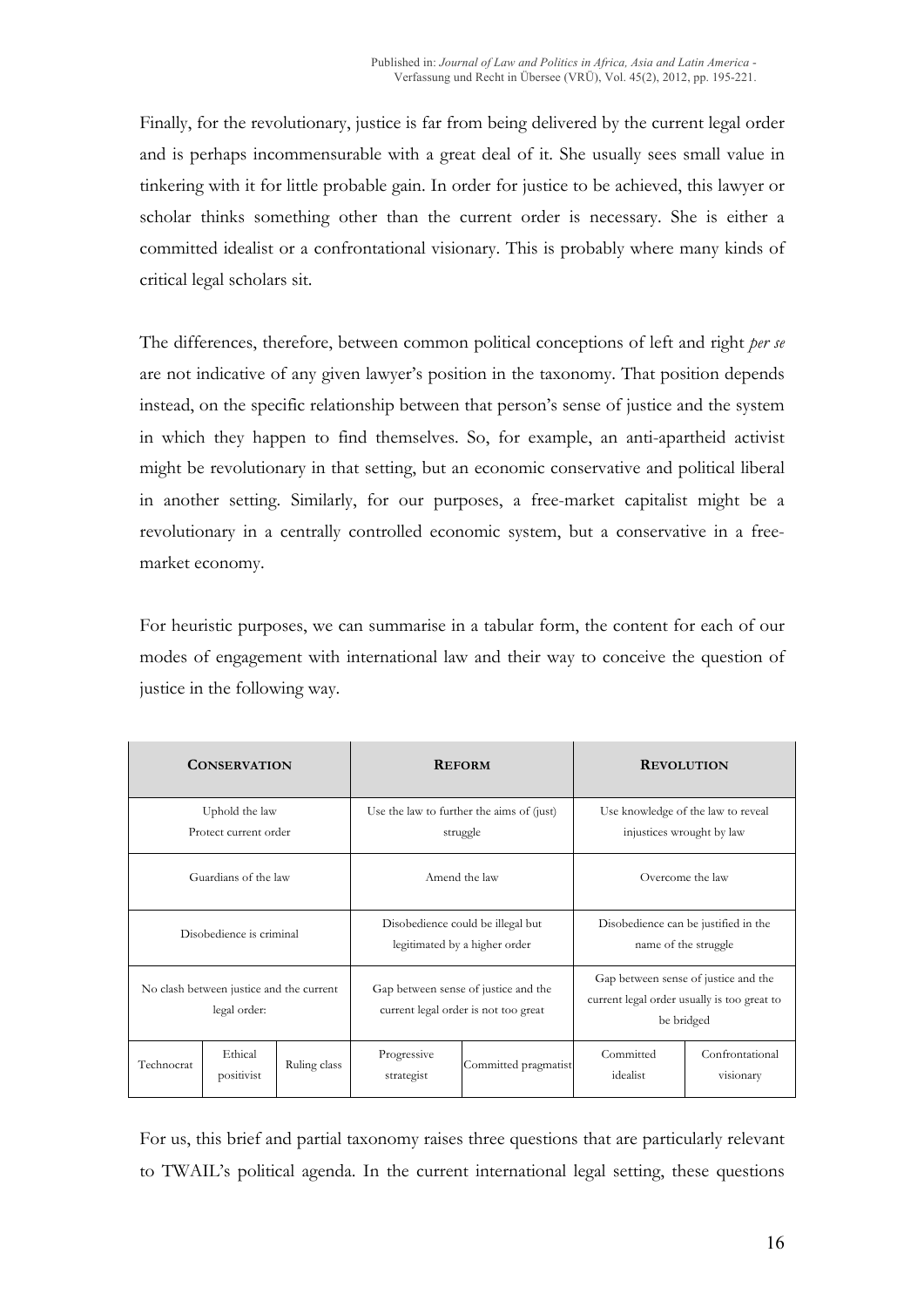are: (i) What makes people belong to one camp or the other?; (ii) What makes people move from one category to the other?; and (iii) Can the answers to the first two questions enrich our understanding of international law, and even potentially suggest an ontology for it? The next section will provide some possible responses to these questions.

# **IV. TWAIL's Resistance, Reform and Universality**

To begin with the second question – *why might people move from one category to the other?* – we need to return to the point made above about the relationship between law and justice, this time observing the flip side of this relationship. In other words, if over time, the gap between a person's sense of justice and the law 'grows', and ultimately gets too big for the person's position in one category or another, that person, whether she be conservative, reformist or revolutionary, will move from one category to the other. This move could be partial, unwilling or paradoxical. When a judge is forced to move away from precedent to hand down a decision that accords with her sense of justice, she is making this move.<sup>31</sup> In a domestic setting, the label we often give to this uncomfortable position is the 'activist judge' – the judge who wanders beyond strict jurisprudential lines in her search for re-establishing law's ownership of justice.

If we move to the international realm and return to TWAIL, we find another example of a shift, this time not simply of professionals and scholars moving from one box to the other, but inter-generationally as well. So for example, after decolonisation, we find a shift from what Anghie and Chimni have called 'TWAIL I' to 'TWAIL II'.<sup>32</sup> 'TWAIL I' is a retrospective name given to the first generation or so of international lawyers who were

<sup>&</sup>lt;sup>31</sup> For readers familiar with Australian law, the High Court's Mabo decision could be read as an example of a 'reluctant' move from legal conservatism to reformist position: Mabo v Queensland (No 2) (1992) 175 CLR 1. For an astute critique of the decision, see *Stewart Motha*, The Failure of Postcolonial Sovereignty in Australia, Australian Feminist Law Journal 22 (2005), p. 107. A similar phenomenon has been occurring across the Third World in recent decades as a result of constitutional reforms and the establishment of constitutional courts. In these constitutional courts, new jurisprudence – not new legislation – has served the objective of closing the gap between justice and the *status quo*, without actually reconfiguring the political order of these nations. See for instance: *Upendra Baxi*, The Future of Human Rights, Oxford 2002 in the case of India; or in the case of Colombia, see *Luis Eslava*, Constitutionalization of Rights in Colombia: Establishing a Ground for Meaningful Comparisons,

Revista Derecho del Estado 22 (2009), p. 183. 32 See especially: *Antony Anghie et al*, The Third World and International Order: Law, Politics, and Globalization, Leiden, Boston 2003; *Antony Anghie and B. S. Chimni*, Third World Approaches to International Law and Individual Responsibility in Internal Conflict, Chinese Journal of International Law 2 (2003), p. 77. See also: *Makau Muhua*, (note 12).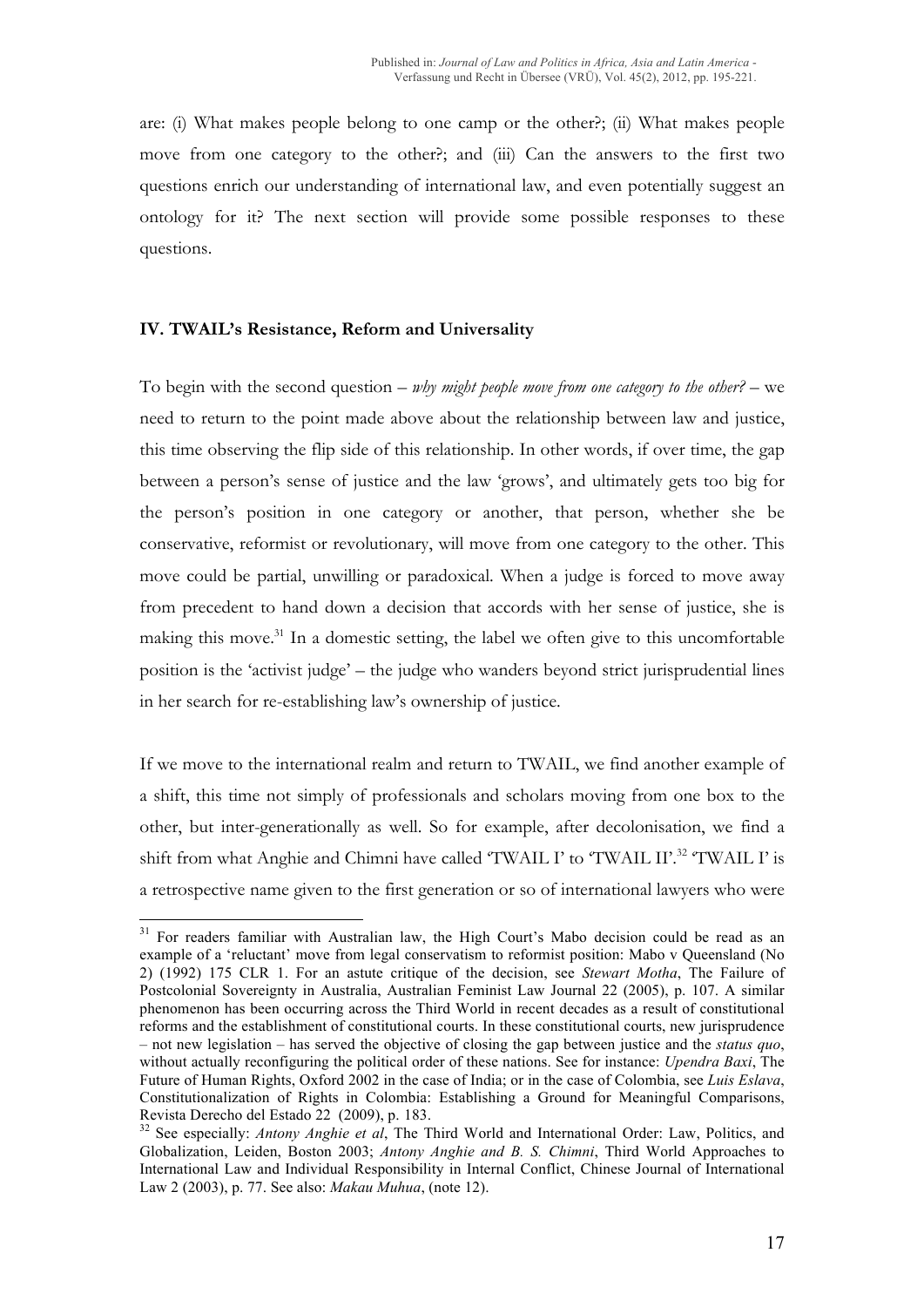institutionally close to the struggle for freedom from colonisation. Picking up Nehru's famous invocation, 'midnight's' international lawyers called on the Enlightenment *promise* of international law;<sup>33</sup> to universality, to sovereign equality, and to what many see as the egalitarian spirit that animates international law.<sup>34</sup> Calling on this promise, midnight's lawyers argued for a revolutionary re-reading of international law's history and tenets. They were hoping for something akin to a revolution from within, which would exceed simple calls for 'reform' by its argumentative and political force. But after several attempts by these heroic legal figures of the newly independent states to use international law to bring about greater material equality (for example), many were disappointed in international law's capacity to answer the call being made to international law's promise. In response to this disappointment, there would seem to have been three choices: denial, cynicism or exit. In other words, one could deny the problem or its relation to international law; one could become cynical about international law; or one could exit, either in terms of engaging in an open revolutionary struggle, or if that were not feasible, in the form of rejecting international law as a site of struggle, or rejecting the project and/or the profession all together.

But we suggest that there is a secret fourth choice enacted by TWAIL scholars and their fellow travellers. This fourth position productively picks up on the combination of hope and frustration that seems to be an occupational hazard of (international) lawyers. That secret fourth choice is illustrated *par excellence* by the analytical and political move of the heirs of midnight's lawyers, that is, the second generation of TWAIL or TWAIL II. For these international lawyers and scholars, the most adequate way to engage with international law is not by remaining within the reformist page, nor by committing fully to the idea that it is possible to have a world without or beyond (international) law. Instead, for them a systematic process of resistance to the negative aspects of international law must be accompanied with continuous claims for reform. Resistance, not abandonment, becomes a position that fuels their approach to international law and their tool to reform, to reconstruct, the international normative project and the world order.

 $33$  This is a reference to Jawaharlal Nehru's famous words marking India's independence in which he said *'at the stroke of the midnight hour, while the world sleeps, India will awake to new life and freedom*.' Nehru, the first Prime Minister of independent India, delivered this speech to the Indian Constituent Assembly, on the eve of India's Independence, towards midnight on 14 August 1947. <sup>34</sup> *Sundhya Pahuja*, (note 7).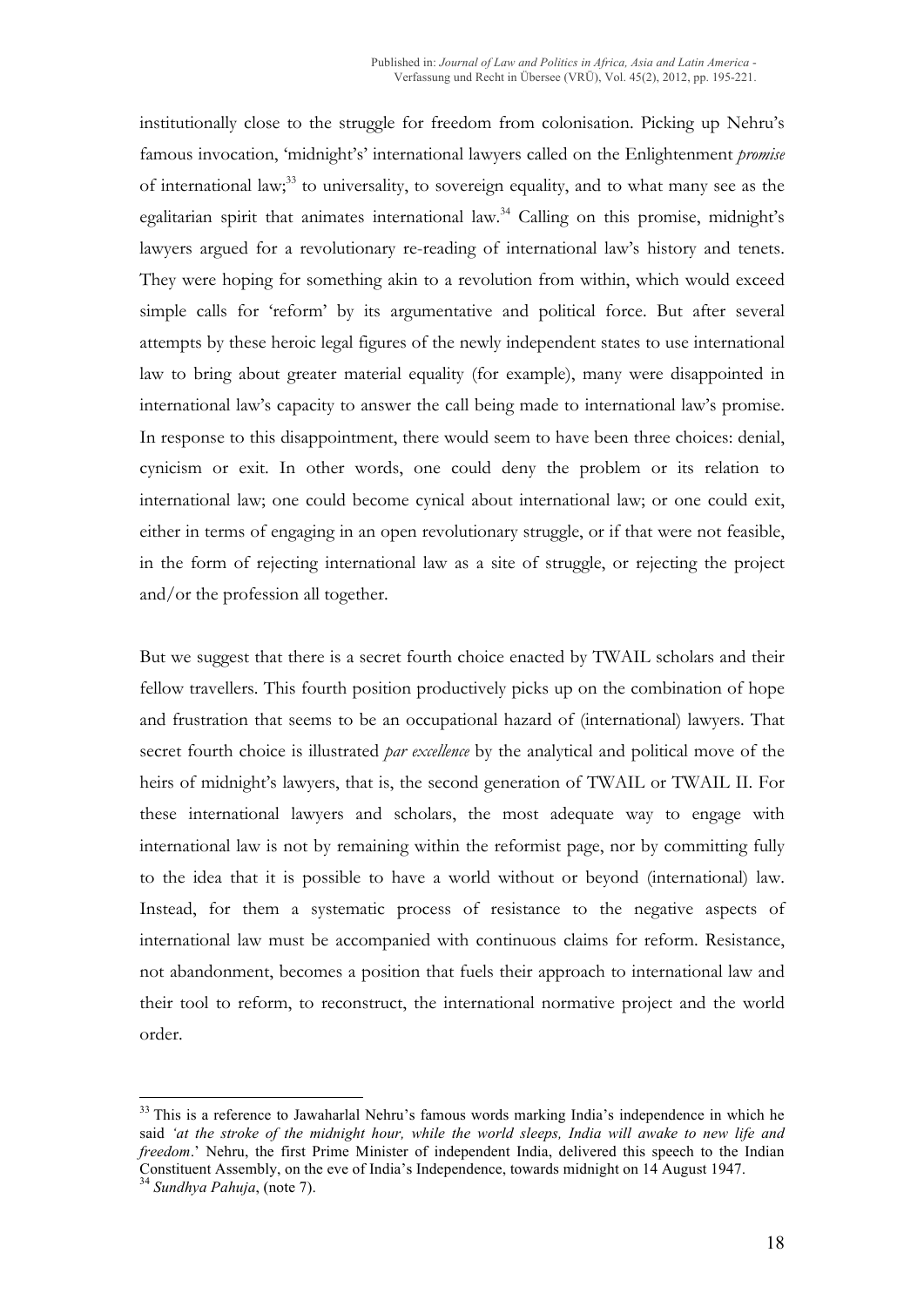Antony Anghie's work is a paradigmatic example of the shift from TWAIL I to TWAIL II, but also of the dynamic way in which TWAIL relates to our taxonomy and the larger issue of international law's relationship with colonialism. Anghie's celebrated book, *Imperialism, Sovereignty and the Making of International Law,* offers a thorough working critique of the way in which international law's key concepts were formed in the imperial project.<sup>35</sup> Attention is given to the way that international law's foundations were grounded in the justification of imperialism and its acquisitive aims, and an erudite examination is made of how attempts to use law's concepts were continually met with what Anghie calls 'the dynamic of difference'.<sup>36</sup> As Anghie shows, the 'dynamic of difference' refers to the way that those societies, or people who did not fit into the universal categories of international law – but who were potentially similar – were subordinated and continually forced to transform their own way of being, or their 'particularity', into another culture's way of being. This was the price that peripheral subjects had to pay for their admission to international law's various domains. Importantly, Anghie shows in his book how this colonial inclusion of 'others' in terms of the European cultural and economic predicament, backgrounded modern international law and still shapes the functioning of today's international legal order. The turn to an explicit 'Third World Approach to International Law' that Anghie proposes in this book is thus, and before anything else, a call for a careful – yet politically inclined – examination of international law.

Anghie does not shift, therefore, from reformist to revolutionary, even when in *Imperialism, Sovereignty and the Making of International Law* he reveals the imperial origins of international law. On one level, this position could be strategic. As others have observed, to remain within the boundaries of the legal body might limit the radical potential of critique, but to adopt a critical methodology can sometime entail, or at least appear to entail, the forfeiture of the ability to speak, interact and act within the law.<sup>37</sup> Chimni and Anghie have themselves suggested something similar to this strategic embrace, observing that TWAIL scholars have been unwilling to exit the arena of international law, partly because of a fear that it would be dangerous to leave an undoubtedly powerful arena and

<sup>&</sup>lt;sup>35</sup> See especially: *Anghie* (note 16), 4-6.<br><sup>36</sup> *Anghie* (note 16), 3-5, 188-9, 267, 310-11.<br><sup>37</sup> See for instance: *Olivia Barr, Luis Eslava and Yoriko Otomo*, In Search of Authority, Rebellion and Action, Sortuz: Oñati Journal of Emergent Socio-Legal Studies 3(2) (2009), p. 1.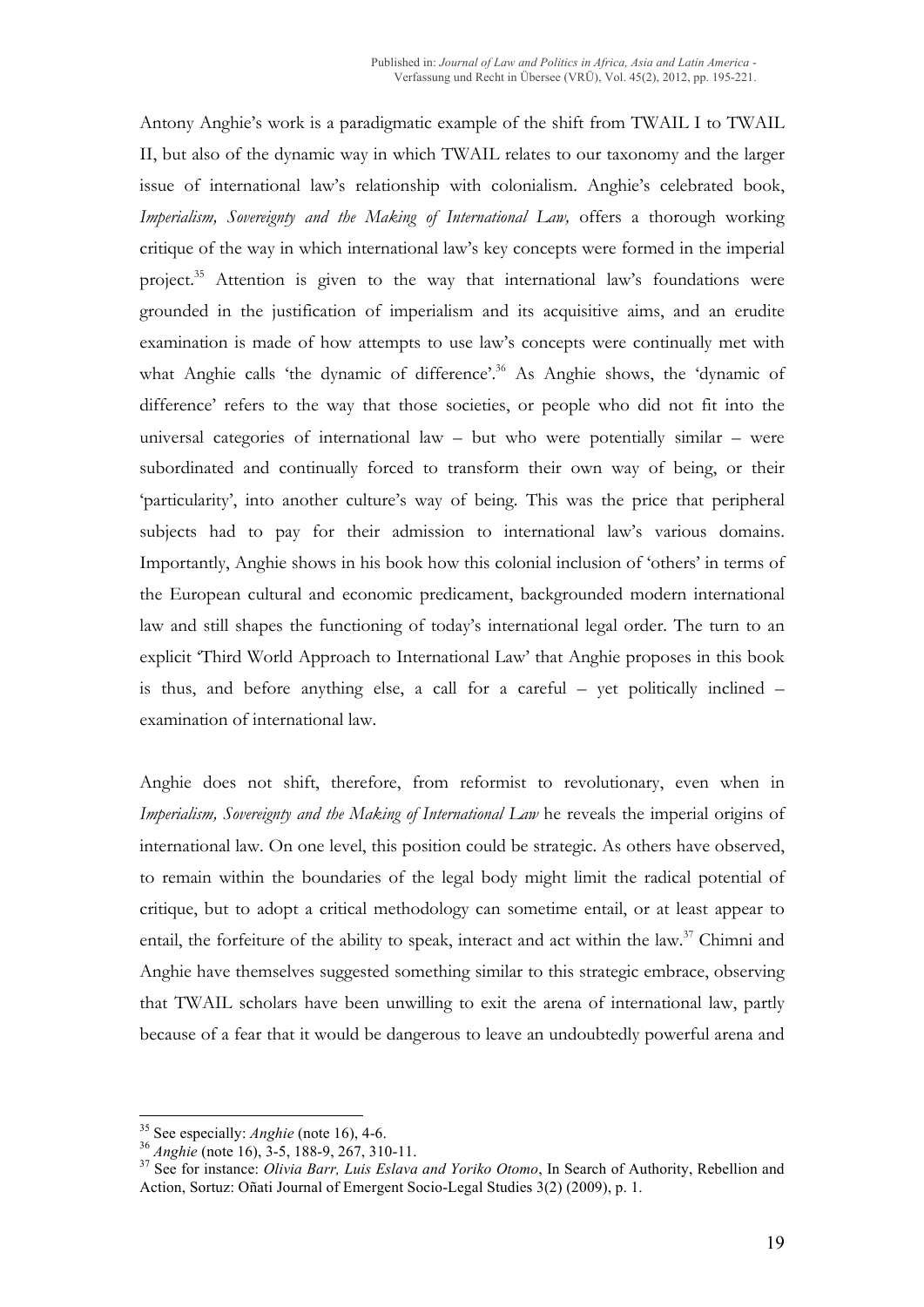look for another language in which to speak.<sup>38</sup> But if fear of exit is one dimension of this position, a certain hope, or faith in the transformative potential of international law is another. For although this faith is often unarticulated, TWAIL scholars routinely invoke international law's aspirational quality as an ideal of law that is able to constrain power, and to create realities, beyond singular nations.<sup>39</sup>

Anghie's work is therefore a good example of the way in which most TWAIL scholars embrace what we could call (for these purposes) a 'revolutionary' politics, but who usually stay in the middle, or 'reformist' box of our taxonomy.<sup>40</sup> It is both because there is no outside the law – in that we cannot escape the law and the need for judgment – but also because of a certain faith in international law. This faith hinges on understanding international law as a key shaper of what may involve all of us under a possible universal rubric.<sup>41</sup>

This faith offers therefore a valuable clue to something interesting about international law from a TWAIL perspective. For TWAIL scholars if international law is a child of imperialism, it is, as Fitzpatrick has put it, a child with 'oedipal dimensions'.<sup>42</sup> These patricidal dimensions suggest something about the way in which international law always seems to exceed itself. From this point of view, it is then possible to see how much of

 <sup>38</sup> See especially: *B. S. Chimni*, Third World Approaches to International Law: A Manifesto, in: Antony Anghie, Bhupinder Chimni, Karin Mickelson and Obiora Chinedu Okafor (eds), The Third World and International Order: Law, Politics and Globalization, Leiden, Boston 2003, p. 47.

 $39$  For instance, in the context of the legitimizing role given by the international legal system to global capitalism and its negative effects over the world's population, Chimni proposes as an alternative route against (international) legal nihilism: 'a creative and imaginative use of existing international law and institutions to further the interests of the 'wretched of the earth', even as we underline [international law's] class character.' For Chimni, international law can fulfil this role given its capacity to facilitate transnational collaboration and resistance. *B. S. Chimni*, An Outline of a Marxist Course on Public International Law, in: Susan Marks (ed), International Law on the Left: Re-Examining Marxist

Legacies, Cambridge 2008, pp. 90-91.<br><sup>40</sup> See, for example: *Makau W. Mutua*, Savages, Victims, and Saviors: The Metaphor of Human Rights, Harvard International Law Journal 42(1) (2001), p. 201; *Obiora Dhinedu Okafor*, The African Human Rights System, Activist Forces and International Institutions, Cambridge 2007; *James Thuo Gathii*, Third World Approaches to International Economic Governance, in: Richard Falk, Jacquelin Stevens and Balakrishnan Rajagopal (eds), International Law and the Third World: Reshaping Justice, New

York/Abingdon 2008. 41 For other examples of texts that contain this 'faith', see *Karin Mickelson*, Leading towards a Level Playing Field, Repaying Ecological Debt, or Making Environmental Space: Three Stories about International Cooperation, Osgoode Hall Law Journal 43 (2005), p. 137; *Amr Shalakany*, (note 12); *Usha Natarajan*, A Third World Approach to Debating the Legality of the Iraq War, International

Community Law Review 9 (2007), p. 405.<br><sup>42</sup> *Peter Fitzpatrick*, Latin Roots: Imperialism and the Making of Modern Law (2006) CLAVE: Counter-disciplinary Notes on Race, Power and the State at *<*http://www.clave.org/latinroots.pdf> (accessed August 12, 2011).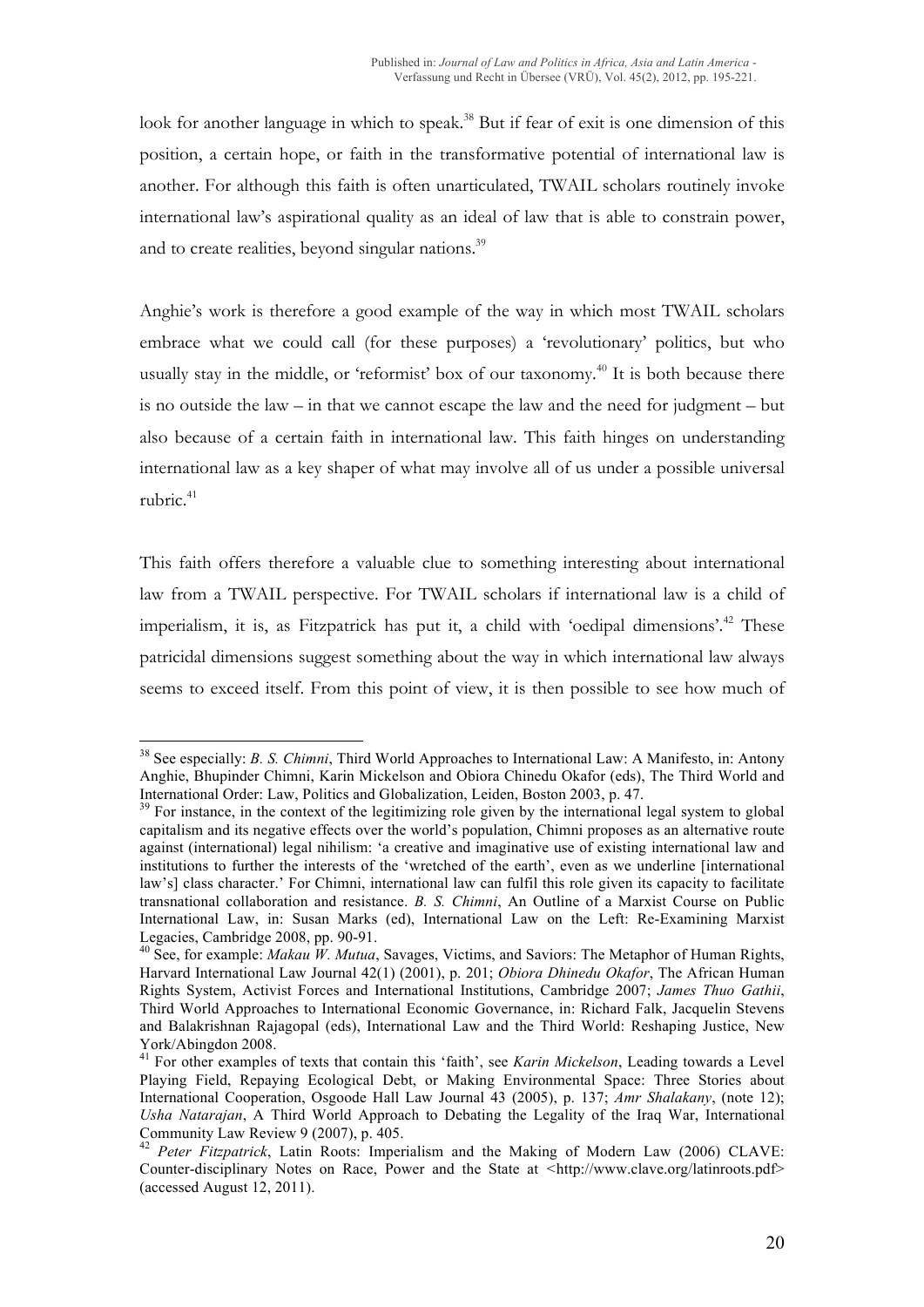TWAIL scholarship implicitly contains a very peculiar idea of universality. This is something that can be revealed by observing what resides at the core of Anghie's 'dynamic of difference'.

For Anghie what produces or generates the dynamic of difference, is the way in which 'one' set of particular values – the dominant set – is able to cast itself as universal. In a historical perspective, peoples, practices and societies that have not fit within this particular idea of 'universality' have been systematically cast as lacking something. In this manner, they have been rendered simply as expressions of just another particularity. These peoples who 'lack something', and their practices and societies, have been turned into expression of the particular (or the 'relative'), in contrast to which the 'universal' (or the predominant particular of the time) has been able to claim itself to be such. In terms of the binaries that we presented in the introduction, the universal of international law has been permanently shaped, as a result, by those people, places or motives that come close to whatever is understood as being, for example, Civilised, Advanced, Developed or Rich.

Importantly, and as other kindred scholarship has shown us, a constellation of institutions and normative bodies are always in operation to hold in place this particular meaning for the universal.<sup>43</sup> The three concepts, with which we began  $-$  trade, human rights and development – are three individual regimes in that constellation. But there are many others, including international environmental law and the discourse of environmentalism, global administrative law and global governance, or even more targeted projects such as democratisation or the unfolding of the rule of law as an international initiative. The concept of 'failed-states' could be seen as another instantiation of this trajectory. On one level, the idea of failed-states could be approached as a framework to assess what can be read as a defence of the universal claim of statehood and the value of the nation-state as the paradigmatic vehicle of collective and political organisation. Instead of this reading, however, the idea of failed-states has been too often deployed in a way that prefers form over substance. In particular, the idea of failed-states has often been used to obfuscate analyses of the failure of state-building as a (post)imperial project while still reinforcing the widespread obsession that links institutional failure with 'under-developed' societies.

 <sup>43</sup> *Sundhya Pahuja*, (note 7).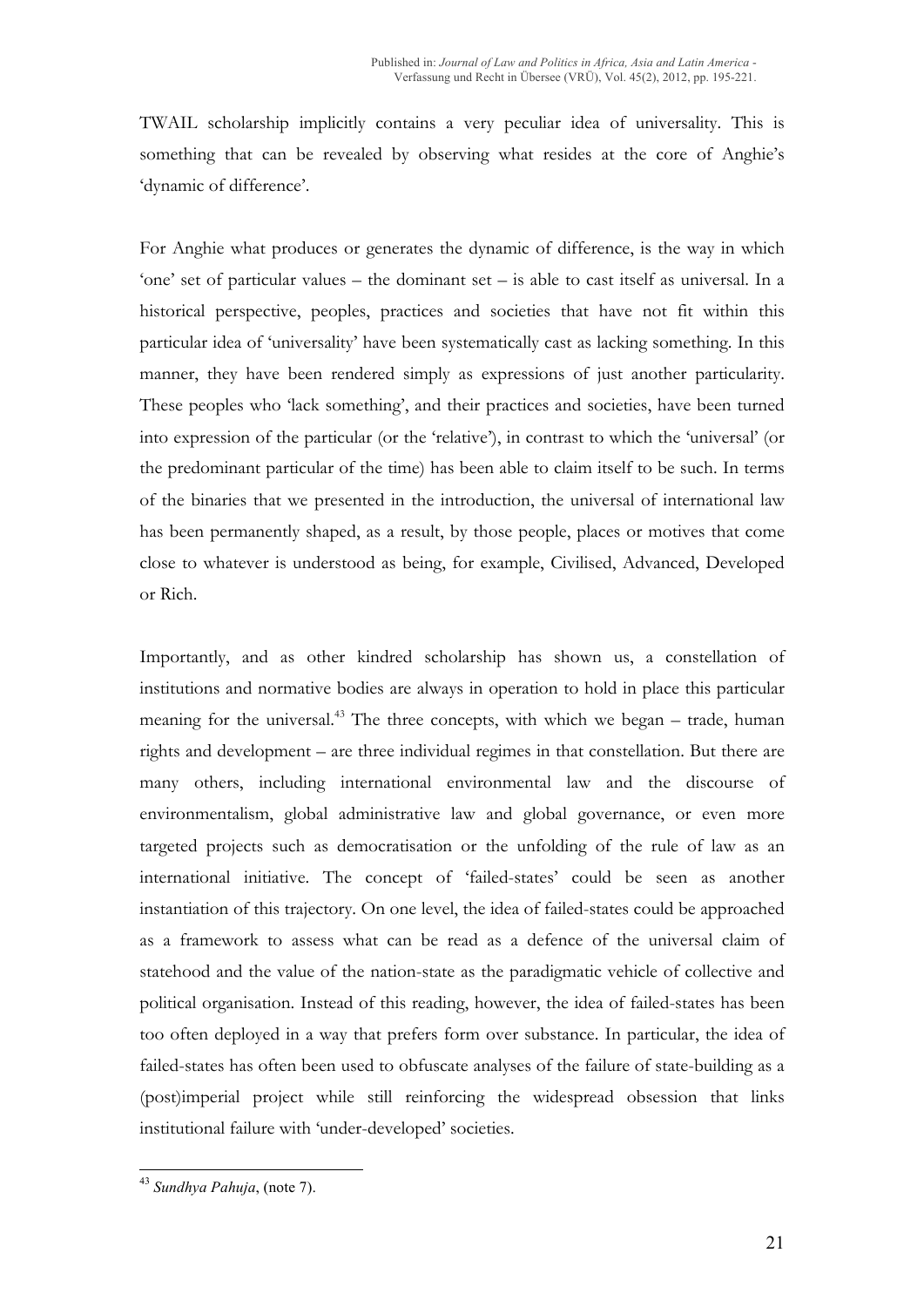But this permanent foreclosure is only one aspect of the operative dynamic of international law in relation to its universal claims. In TWAIL and kindred scholarship, universality always has two aspects. The key to the other dimension lies in the underexplored faith in international law present in Anghie's text, and in the faith that animated the revolutionary efforts of midnight's international lawyers. In these heroic struggles, we see that the universal claim of international law is continually belied by its universal promise. It seems that promise always escapes or exceeds whatever international law might be at any given moment. The universal *as such* is always beyond international law, even if it lies under an accretion of layers of regulatory particularisms.

This quality of international law – to be both the extant law and the law beyond itself – gives to it the presumed capacity to enact a substantive reform of the *status quo* without a formal revolution. In other words, international law seems yet to allow the political persistence of that which remains radical as a proposition in relation to international law. Another way of understanding this might be to say that there remains a possibility of conceiving Law in Law's terms, or at least in terms of a certain ethical 'lawfulness', such that it is possible to engage critically with law without leaving law's economy.

We can illustrate this by the way we see (legal) reformists in the domestic context able to negotiate struggle by reference to a higher order. In the contemporary world, this 'higher order' is often international law. Human rights law in particular, is the higher order to which domestic reformists appeal when the gap between law and justice cannot be bridged from within the domestic legal order. Indeed, this is the typical way of conceptualising the legitimacy of disobedience to the law in the name of justice, in a domestic setting, without seeming to bring back God, Reason or Natural Law.

However, a problem arises when we ask to what secular(ised) higher order we can appeal when the legality with which we are struggling is international law itself? Put differently, how can we revolt against international law when it positions itself as the ultimate law in institutional, normative and doctrinal terms? In non-TWAIL approaches, legal reformists often try to concretise this appeal by using the different parts of international law against itself. They bring environmental law or labour law to bear on trade law, for example, or they try to bring human rights to bear on development and international economic law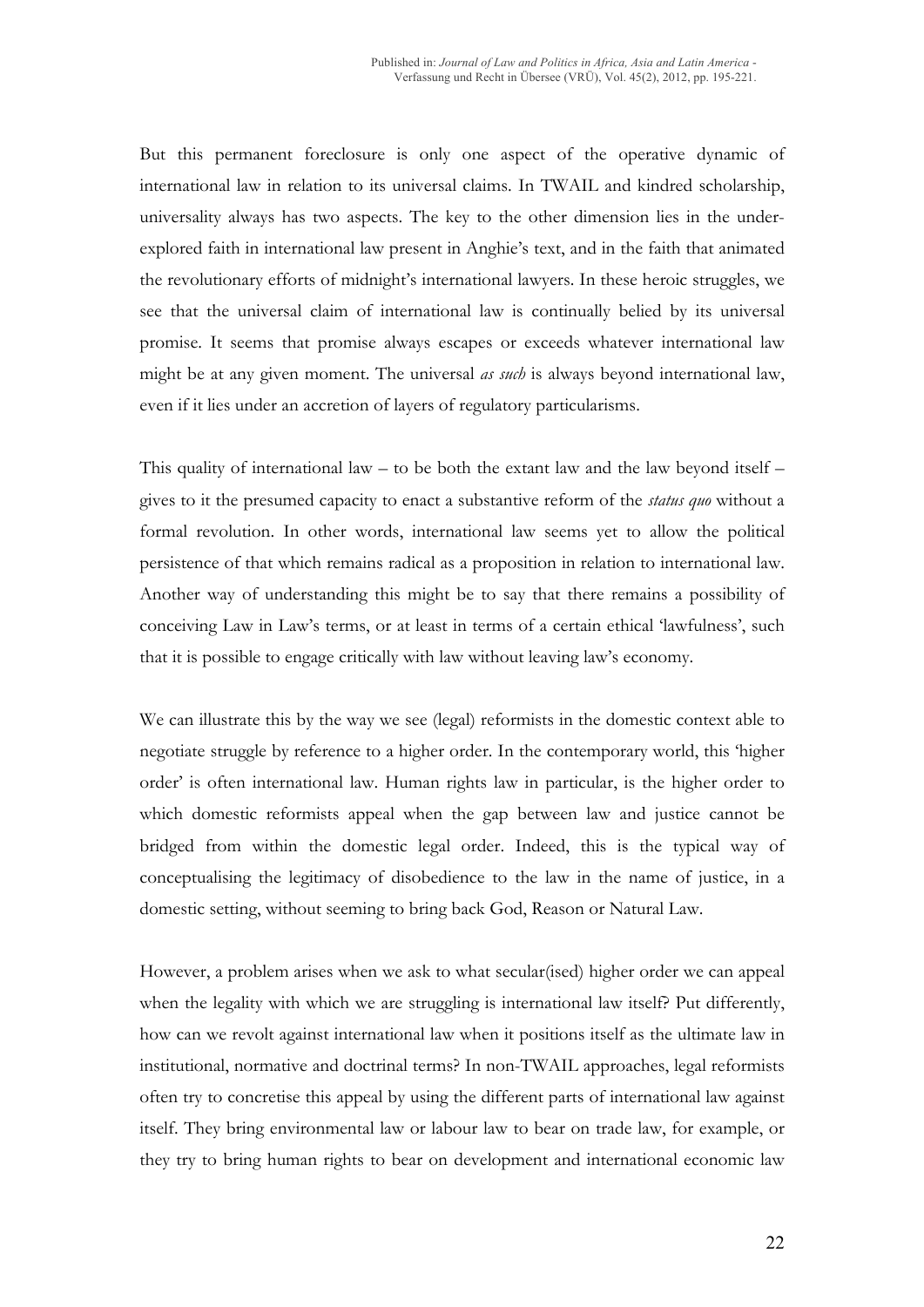more broadly.44 Others try to bring humanitarian law to bear on the laws of war. These projects are productive of the terrain of the new hybrids raised in the introduction of this paper: the cross-discursive and normative frameworks that aim to make coherent the application of individual regimes.

But in the clash that invariably occurs between the competing domains that are hybridised in these frameworks, resolution of the dispute is often achieved by reference to a third term drawn from a domain seemingly *outside* the law, such as economics, or development, howsoever defined.<sup>45</sup> Even when reformists overtly refuse the subordination of one legal domain to another, arguing for example that human rights must *trump* the law it is meant to temper, we find that that resolution is secretly brought about by a resolving term or value such as economic growth.

In this resolution, the resolving term operates in an ostensibly external or even transcendent position in relation to the conflict. Whether because of the ostensibly technical nature of this resolution,<sup>46</sup> or because of our blindness to an effectively neosacral positioning, $47$  we don't see the active work law is doing in positioning this resolving term. The term is therefore removed from political contestation and the dispute becomes about how to bring it about, rather than whether it is a useful aim *as such*. Attempts to concretise the trumping of one regime by another, in some form of constitutionalisation, always end up freezing, or congealing a particular meaning for the universal. This results in some people and some struggles being sacrificed.<sup>48</sup>

In contrast to this, although not always theorised explicitly or in this way, TWAIL scholarship gestures toward the idea that what gives international law its emancipatory appeal is its promise of universality *as such.* Such a promise of universalism is quite different from international law's usually formal claims to universality, which are in themselves, as TWAIL scholars have argued, the carriers of specific particularities. Because of this recognition or in some cases, intuition, most TWAIL scholars eschew

<sup>&</sup>lt;sup>44</sup> See, for example: *Mac Darrow*, Between Light and Shadow: The World Bank, the International Monetary Fund and International Human Rights Law, Portland 2003.

<sup>&</sup>lt;sup>45</sup> Sundhya Pahuja, (note 7).<br><sup>46</sup> See generally: *Nehal Bhuta*, Democratization, State-building and Politics as Technology, in: Hilary Charlesworth, Brett Bowden and Jeremy Farrall (eds), Great Expectations: The Role of International Law in Restructuring Societies After Conflict, Cambridge 2008; *David Kennedy*, (note 23).

<sup>&</sup>lt;sup>47</sup> See generally: *Peter Fitzpatrick*, Modernism and the Grounds of Law, Cambridge 2001.<br><sup>48</sup> Anne Orford, Beyond Harmonization: Trade, Human Rights and the Economy of Sacrifice, Leiden Journal of International Law 18 (2005), p. 179.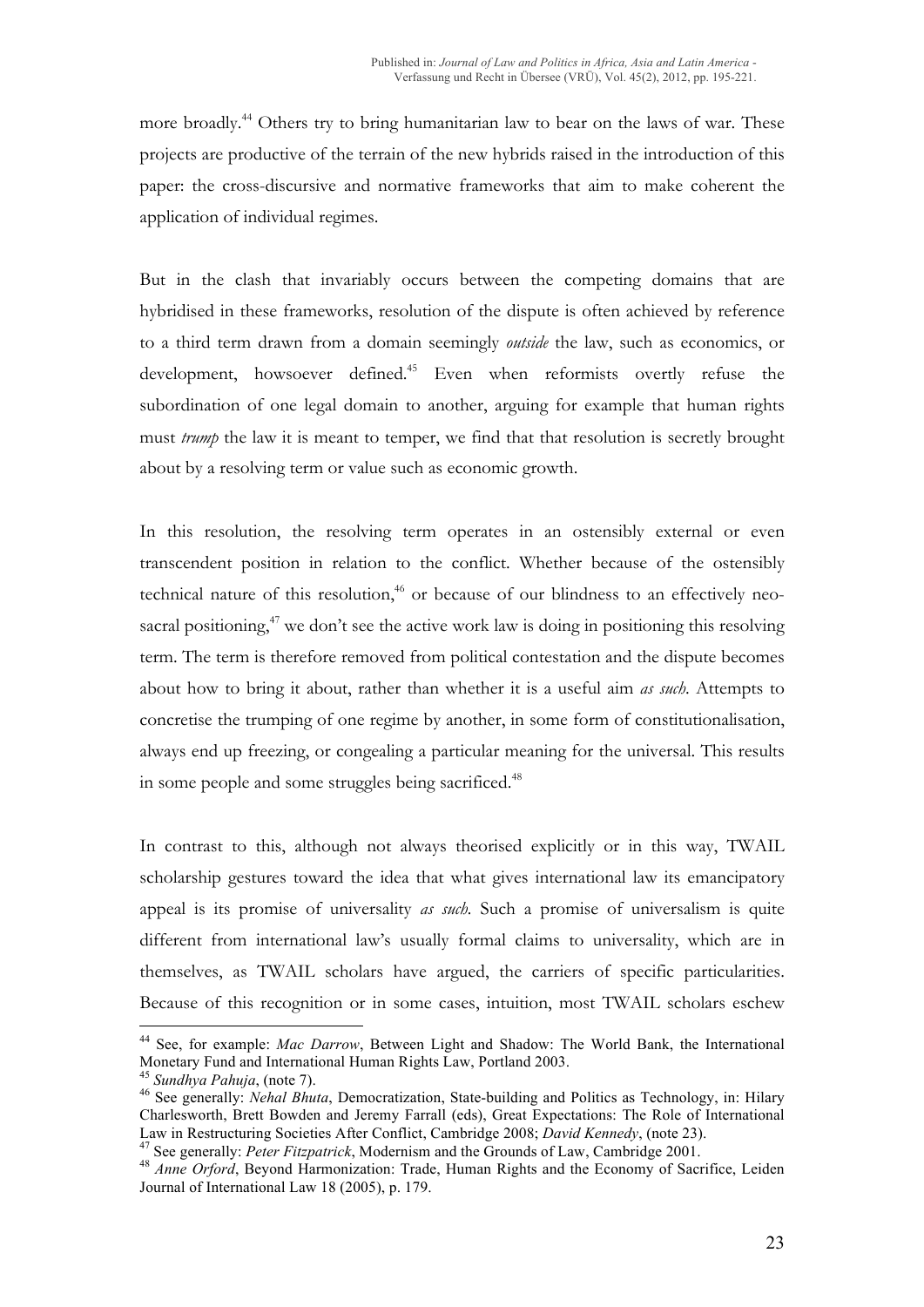attempts to re-establish a putatively genuine universality. Such an attempt would be to engage in a neo-Kantian enterprise of finding a new, genuinely universal ground for law. TWAIL's concern for history has shown us repeatedly that these ostensibly genuine universals invariably end up elevating a particular meaning to the universal, thus enacting a familiar mode of power.<sup>49</sup>

Arguably, what TWAIL's political project then calls for us to hold onto is the promise of universality *as such*. This is a universality that Zerilli, following Laclau, calls the 'universal which is not one'.<sup>50</sup> It is neither a simple call for plurality nor a call for a renewed transcendent ideal. Instead this normative conception of international law's universal promise can be understood as *quasi-transcendent.* By this we mean that it recognises the impossibility of genuine universality, but also recognises that the impossibility of universality is precisely what makes a fruitful plurality possible.<sup>51</sup> It recognises the impossibility of law avoiding grounds or foundation – for law must depart from somewhere – but recognises the agonic contingency of those grounds. Struggle or rebellion then becomes the condition of possibility of a *lawful* international law that maintains a relationship between what the law is from time to time, and a relationship to a necessarily indefinable, or *open*, idea of justice.

# **V. Method and Praxis**

The reach toward something like an 'open' universality that implicitly resides at the core of the TWAIL project, requires a commitment to constantly re-engage with the promise(s) of international law. This re-engagement must call on the promise not as perfectibility, but instead always take the agonic nature of that promise as a first premise. In a praxis of universality, certainty should give way to dialectics, and affirmation to multiple assertions. But if this is a way of approaching international law strongly resonant with the already existing TWAIL project, it is also an important part of that praxis to constantly trouble our conceptualisations of international law. In other words, it is important to revisit exactly how and where we do engage, and should engage, with international law. This brings us in particular to the observation with which we began,

 <sup>49</sup> See generally: *Immanuel Wallerstein*, European Universalism: The Rhetoric of Power, New York 2006. <sup>50</sup> *Linda M. G. Zerilli*, (note 21); see also: *Ernesto Laclau*, Emancipation(s), New York 1996. <sup>51</sup> *Olivier Marchart*, Post-Foundational Political Thought: Political Difference in Nancy, Lefort, Badiou

and Laclau*,* Edinburgh 2007.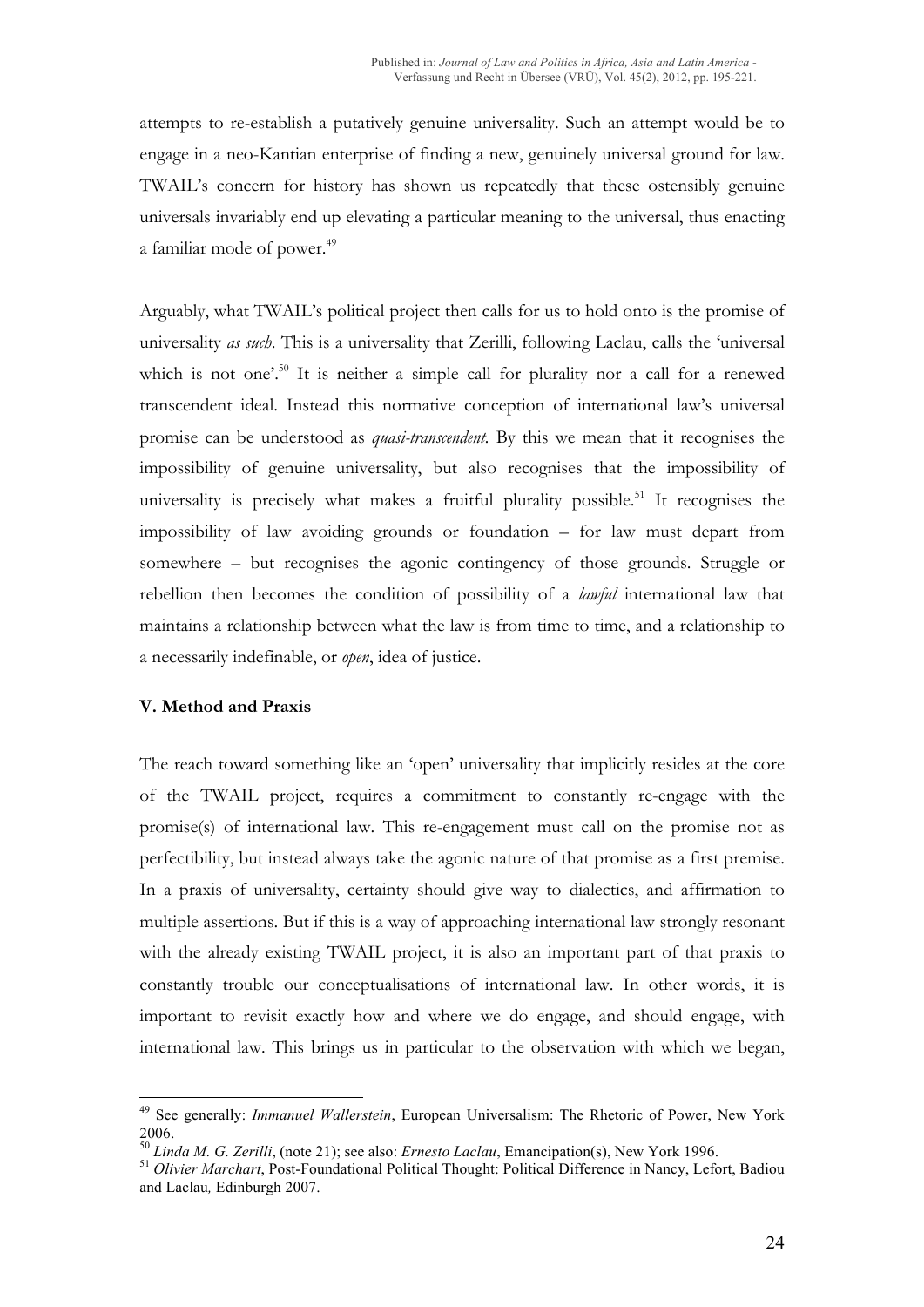about the importance of thinking about international law as a set of concrete practices that express themselves in the material world, as well as about international law as a normative or ideological project.<sup>52</sup>

Through the creation or enclosure of spaces, administrative procedures and the use and constitution of particular bodies and objects, international law acquires (or attempts to acquire) an effective presence in our everyday life. From this point of view, international law is a material enterprise in itself. To advance a praxis of universality drawn from, and out of the body of TWAIL scholarship, and to contest international law's shortcomings, or to fulfil its apparent potential, it is important therefore to pay attention to the ways in which international law constantly constitutes and reconstitutes what we might think of as places, subjects and modalities of administration. Our invitation here is to engage international law, and its norms and institutions – as Marx put it more broadly – 'neither from themselves nor from the so-called general development of the human mind, but rather [from] their roots in the material conditions of life'.<sup>53</sup>

This methodological invitation runs against the grain of traditional ways of studying and engaging with international law. It invites us to 'get down and dirty' with international law in contrast to what is usually a cool and lofty scholarly relation between the international legal scholar and his subject. This invitation to delve into the everyday life of international law therefore challenges traditional manners and forms in which international law is represented: as the law of exceptional, state-centric actions and relations and its position as normatively superior and foreign.<sup>54</sup> International law is in these representations, the law of the 'above and beyond'; a law that occupies the upper quadrant of legal taxonomies, and the final step in doctrinal and legal argumentation. This notion of a hierarchical and stratified relationship between the international, national and sub-national orders has been at the very centre of legal and political scientific approaches to international law.<sup>55</sup> Indeed, international law gains most of its

<sup>&</sup>lt;sup>52</sup> See also on the nature of international law beyond its ideological confines: *B. S. Chimni*, (note 39); *Susan Marks*, (note 22); *China Miéville*, (note 25), p.280.

 $^{53}$  David McLellan (ed), Karl Marx: Selected Writings, Oxford 1977, p. 389.<br><sup>54</sup> The placing of international law as detached from national and local normative and institutional orders is prevalent in discussions about the sources of international law and the extent of the relation between international law and municipal law. See, for example: *Malcom M. Shaw*, International Law*,* 

<sup>&</sup>lt;sup>55</sup> See for instance on an argument against such approaches to international law: *Gerhard Andres*, The New Global Legal Order as Local Phenomenon: The Special Court for Sierra Leone, in: Franz von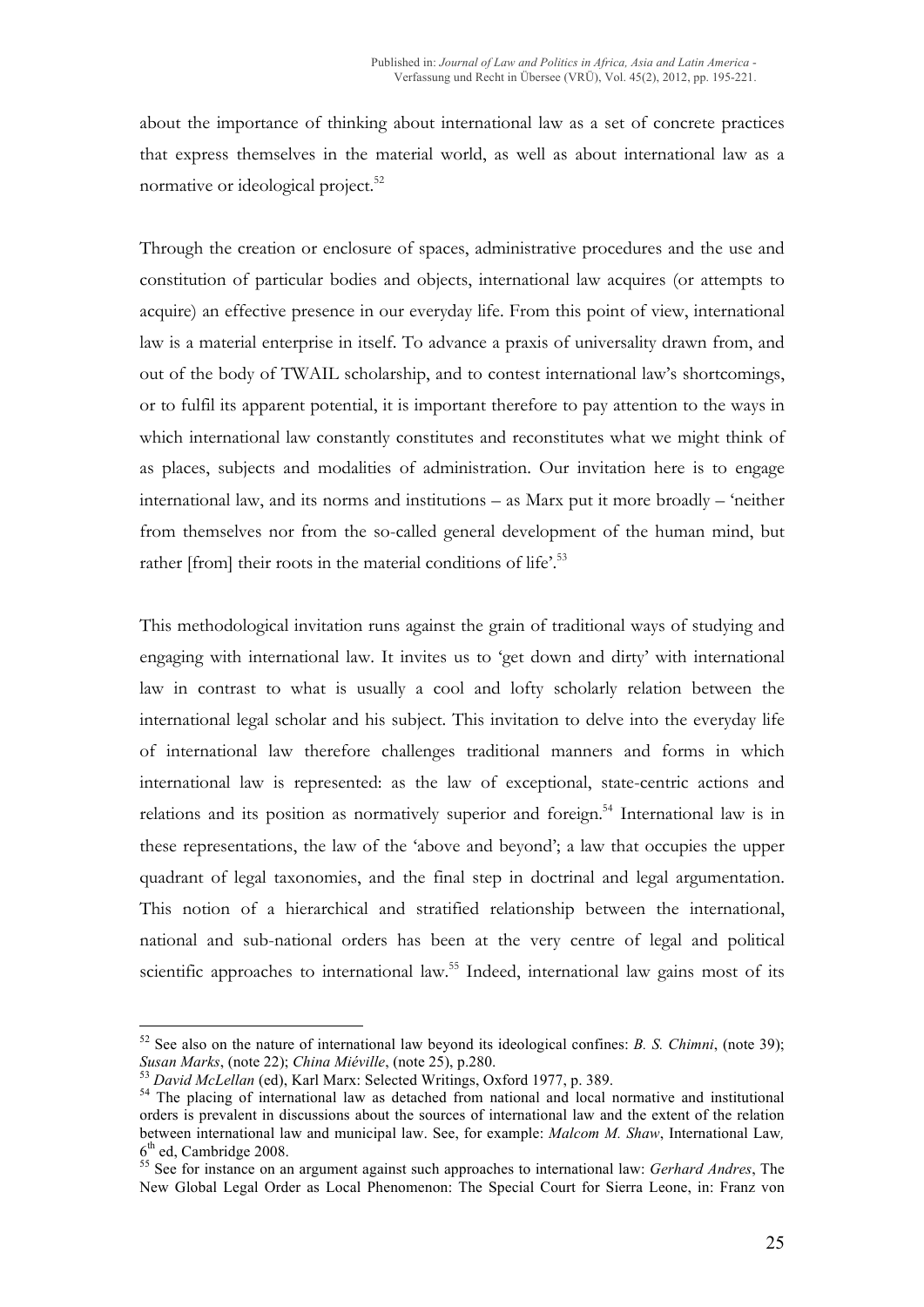power either by erecting a discursive, normative and institutional distance from particular national realities (the form in which it constructs its universal ethos) or by using the nation as a separate unit for monitoring and enforcing international laws (particularly human rights obligations).<sup>56</sup>

This representation of international law, as permanently exceptional and *above* the quotidian realities of the nation-state, is best exemplified by Hans Kelsen's description of the international legal field, and subsequently by strict readings of that description. Kelsen described international law as the 'supreme legal order<sup>57</sup> that precedes, in a relationship of superiority, all national orders.<sup>58</sup> International law has, in Kelsen's conceptualisation, an 'unlimited validity in time and space', at least 'in a purely potential meaning'.59 This description of the field has given to Kelsen the role of the modern founder of the monist theory of the relationship between international and national laws. And even though Kelsen's reading could be taken as an invitation to approach international law as an interconnected system of international, national and local norms that drags, or 'pulls', social life in a particular direction, the technical, rational, scientific and anti-political approach to law promoted by Kelsen, and taken up by many of his heirs, has ensured that his conceptions of the international legal order have taken on an ultra-positivist cast.<sup>60</sup> This situation has ultimately positioned international law as a permanently *exterior* legal order.

Within this frame, international law has usually been interpreted as existing on a normative level that emerges as a kind a 'logical necessity' from, and for, the existence of nation-states. This positioning is typically framed in a static picture of how international and national laws interact with and feed into each other.<sup>61</sup> This mode of representing international law as an exceptional and superior order to nation-states clearly has political

Benda-Beckmann and Keebet von Benda-Beckmann and Anne Griffiths (eds), Spatializing Law: An Anthropological Geography of Law in Society, Farnham/Burlington 2009. <sup>56</sup> *Nathaniel Berman,* "But the Alternative Is Despair": European Nationalism and the Modernist

Renewal of International Law, Harvard Law Review 106 (1993), pp. 1793, 1806; *Nathaniel Berman*, Modernism, Nationalism and the Rhetoric or Reconstruction, Yale Journal of Law and the Humanities

<sup>4 (1992),</sup> p. 351.<br><sup>57</sup> Hans Kelsen, Principles of International Law, 2<sup>nd</sup> ed, New York et al. 1966, p. 177.<br><sup>58</sup> Ibid. 184-186.<br><sup>59</sup> Ibid. 178.<br><sup>60</sup> See, however, on the sociological foundations of Kelsen's understanding

<sup>&</sup>lt;sup>61</sup> See especially the interpretation given in Latin America to Kelsen's theory of law, including international law: *Diego López Medina*, Teoría Impura del Derecho: La Transformación de la Cultura Jurídica Latinoamericana, Bogotá 2004, pp. 341-398.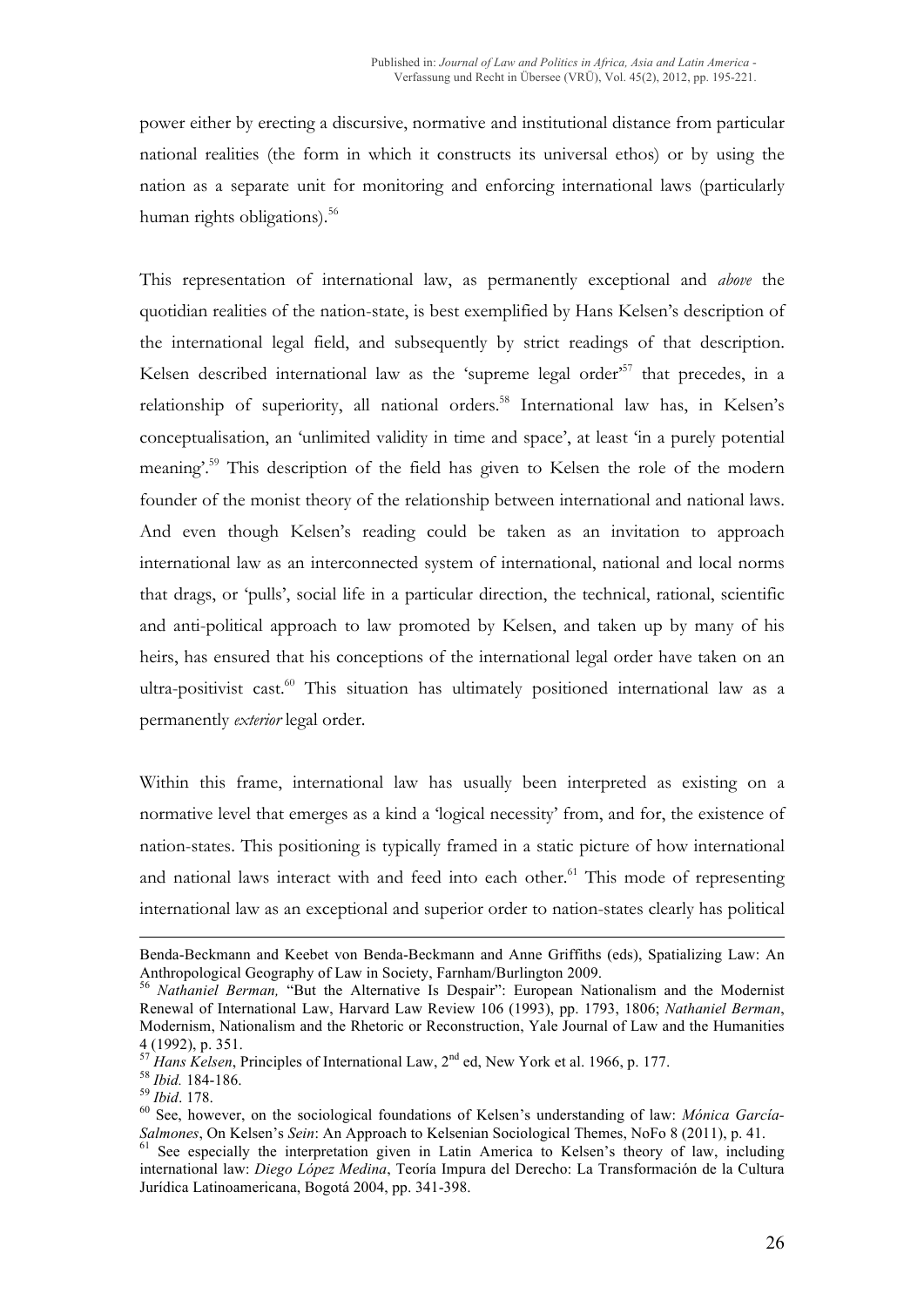value, particularly if we think about international law in terms of the strategic advocacy it permits our domestic 'reformers', to rely on international legal grounds in domestic courts, or within international courts and institutions.<sup>62</sup> But in a scholarly setting, this approach to international law misses the way in which nation-states – as bureaucratic, social and material spatial units – are in themselves part of the economy, as well as the political economy, of international law. Even more revealing in this regard is the way in which international institutions continually and systematically announce that their most pressing objective is to transcend the dichotomy between the national and the international, aiming to become part of the everyday reality of people as a result of this 'transcending'.

Today, one need to only observe any set of international guidelines, brochures, newsletters or electronic updates on trade, human rights or development (amongst others), to notice how international law is already understood, represented and contested as prosaic rather than exceptional. This is especially true of people in the Global South, but increasingly applicable everywhere. Ordinary people are routinely portrayed as the direct beneficiaries of the work done by the World Trade Organization (WTO), the World Bank or the United Nations General Assembly. Regulatory traces are left by the international trade regime on entire shelves of products in supermarkets. And grassroots movements across the world voice their dissatisfaction – using mostly the language of human rights – against transnational corporations benefiting from multilateral and bilateral trade initiatives; corporations that have increasingly become the agents of the development project in the Third World *via* their strategies of Corporate Social Responsibility.63 Meanwhile, local municipalities are engaged today in an intense (re)organisation of their social and geographical realities in order to ensure the inflow of international investment or compliance with an increasingly large set of development prescriptions.<sup>64</sup>

 <sup>62</sup> See especially: *Martti Koskenniemi*, What is International Law for?, in: Malcolm Evans (ed), International Law, Oxford 2003; *Martti Koskenniemi*, The Politics of International Law – 20 Years

After, European Journal of International Law 20(1) (2009), p. 7.<br><sup>63</sup> See especially: *Luis Eslava*, Corporate Social Responsibility & Development: A Knot of Disempowerment, Sortuz: Oñati Journal of Emergent Socio-Legal St

<sup>&</sup>lt;sup>64</sup> See for instance: Luis Eslava, Decentralization of Development and Nation-Building Today: Reconstructing Colombia from the Margins of Bogotá, The Law and Development Review 2(1) (2009), p. 282.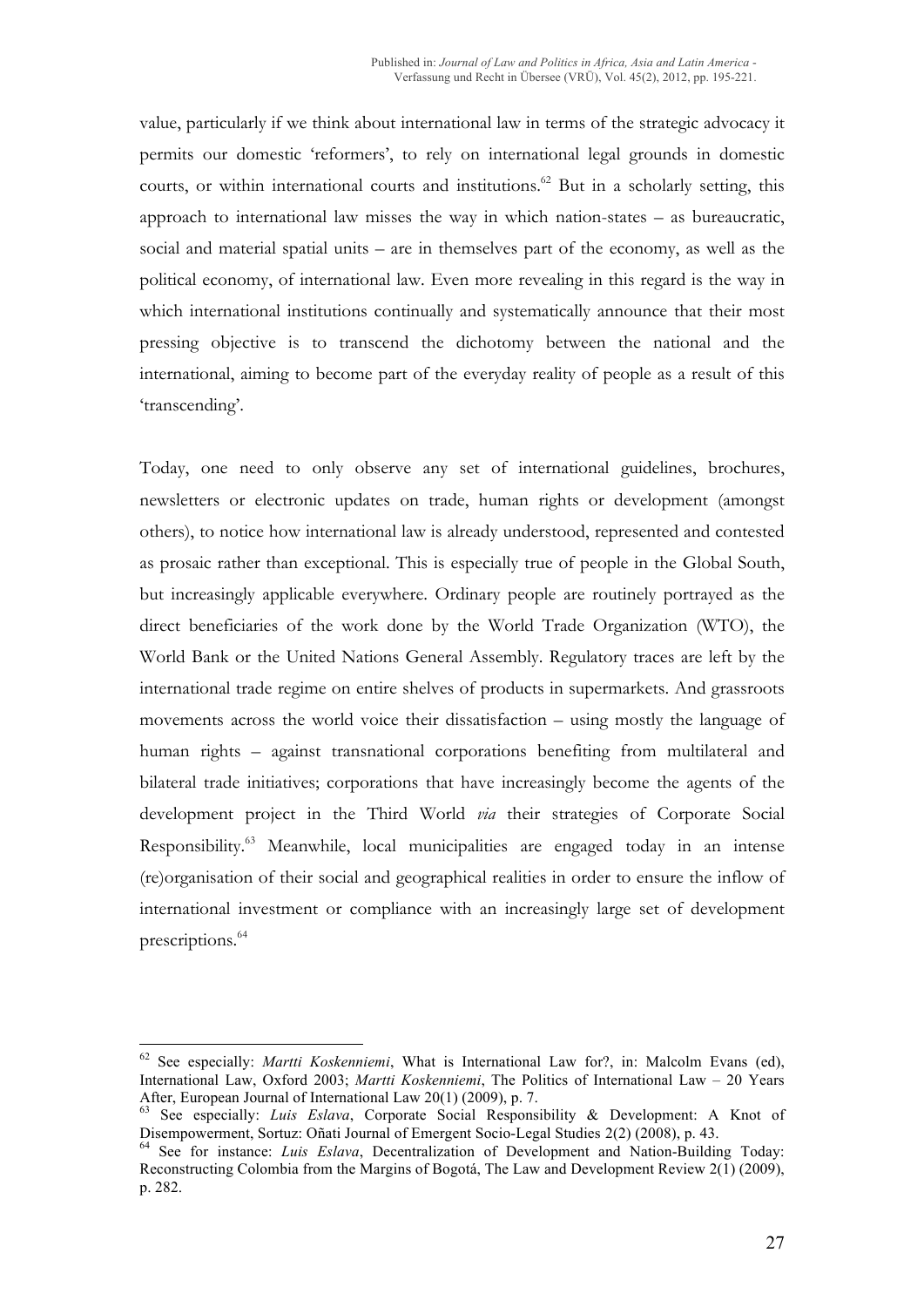These everyday intimacies across spatial divides and scales of governance reveal that international law cannot be conceptualised today (if ever it could have been) simply in terms of a restricted body of norms, or situated only in bureaucratic and institutional environments beyond daily life. Instead, international law should be understood as a field of material practice. Approaching international law in this way implies the examination and contestation of sites, procedures, artefacts and forms of being that operate at the mundane and quotidian level and that tie together a vast raft of heterogeneous phenomena in a specific kind of way. Importantly for us the specific *way* of international law has been already explored in much TWAIL scholarship. In TWAIL's body of work we can already find the political, cultural and economic biases embedded in the colonial and postcolonial history of international law and the current international legal project.

Our methodological turn would thus push us further into a consideration of how the 'tying' of heterogeneous phenomena by international law is effected, especially questioning how, where and to whom such tying occurs on an everyday level. To follow such a line of interrogation, it is important to place a special emphasis on the material life of international law, and not only to study international law as an ideological project. In doing this we become able to examine the *practices* within, and beyond, international law's traditional historical confines, modes of self-representation, and sites of enactment and performance. We learn to examine international law as a field of practice(s) that 'creates' and 'takes place' through the very materiality of the world.

The methodological reorientation we propose for TWAIL therefore has implications, both for the kind of work to be done, and the scale of practices to be explored. In terms of the kind of work to be done, our approach would push (the friends of) TWAIL to build explicitly on the legal-ethnographic method currently being applied to explicitly international sites and artefacts such as international criminal courtrooms or international NGOs.65 This is where some of the most interesting work of legal-ethnography has been

<sup>&</sup>lt;sup>65</sup> Our understanding here of the legal-ethnographic method, and its use in the study of international law, closely follows Eve Darian-Smith's general definition of contemporary legal ethnography. According to Darian-Smith 'what unites authors of contemporary legal ethnography is that each seeks, in different ways, to engage with the everyday complexities of law facing ordinary people situated within a global political economy. In an attempt to transcend the artificially of a global/local divide and the opening up of legal spaces previously unrecognised, new legal ethnographies suggest that the impact and production of globalization – however defined – occur within and without the formal boundaries of nation-states. Moreover, these studies indicate that in any examination of law and its relationship to globalization, analysis must take into account a range of theoretical perspectives and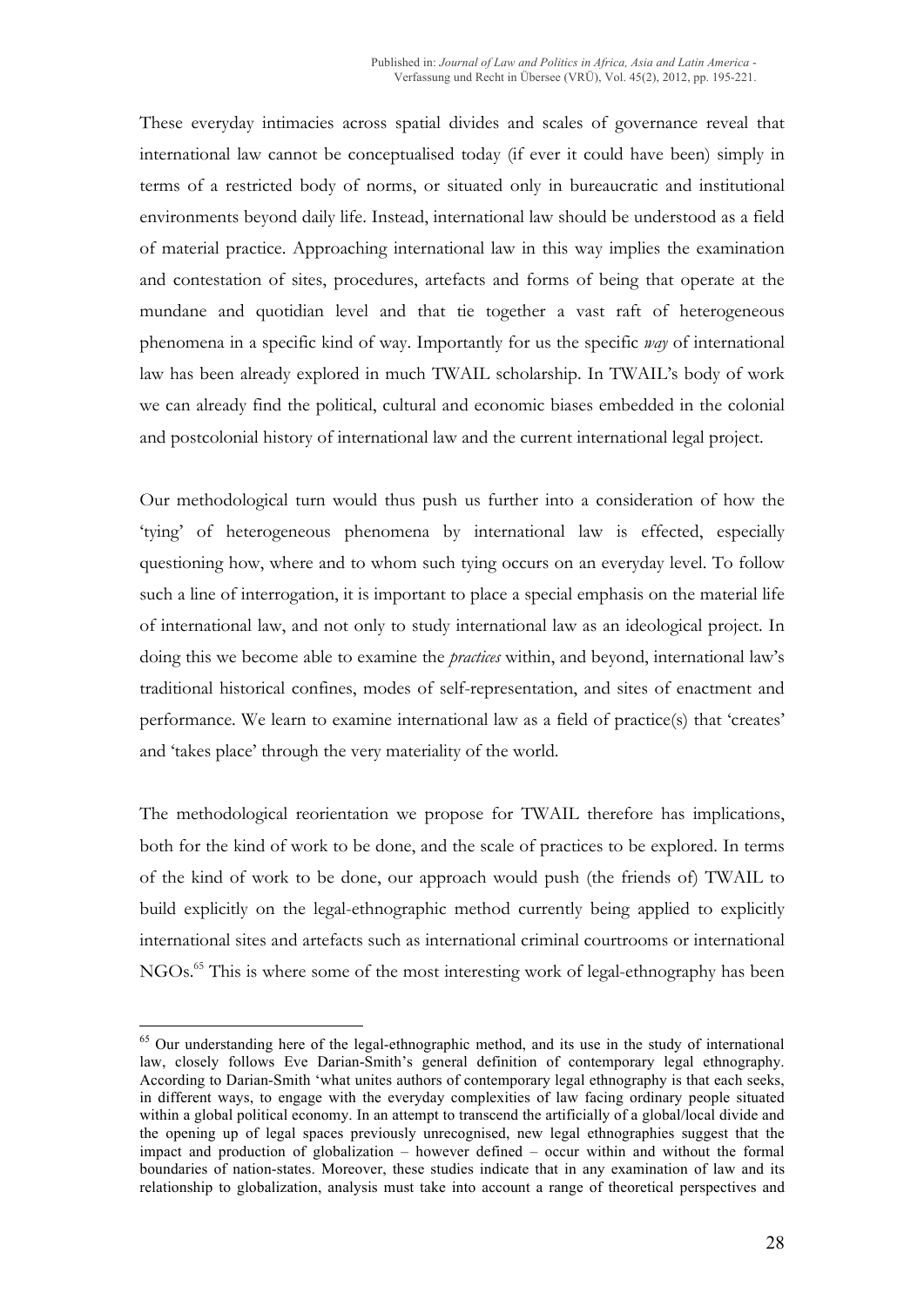done in recent years.<sup>66</sup> That work has been concerned with the mapping and exploration of what Sally Engle Merry has described as 'the circulation of ideas and procedures as well as [...] the array of small sites in which international law operates.<sup>567</sup>

However, parallel to these analyses of 'typical' international legal places, we also believe that it is important to think ethnographically about the many other sites in which international law operates today. These other sites of practice we have in mind are not necessarily – or even usually – 'international' in name, or imagined to be so in terms of their vision, outlook, size or scale. Particularly in the Global South, if not everywhere, these sites include the nation-state and local municipalities, export processing zones, free trade areas and industrial parks. In each of these instances there is in operation a territorial and population demarcation where special rights and obligations (for instance, in terms of property and labour rights, competition or tax law, customs regulations and security and environmental requirements) are calibrated to ensure that international trade, development and human rights aspirations are achieved. Once we consider this plethora of spaces – or new 'jurisdictions' – in which international law is being materialised today, it becomes clear that we cannot defensibly confine our interrogations to only those sites that present themselves as 'international'.68 The increasing number of jurisdictional forms that are now being created or recreated, in the name of good governance, sustainability or economic competitiveness deserve detailed attention; one capable of linking the existence and operation of these spaces to the ways in which the current global order is unfolding in the everyday lives of people across the world.

In our view, it therefore becomes important to extend the spatial scope of our studies of international law. At the same time, it is crucial to start paying attention to the many

subject positions.' *Eve Darian-Smith*, Ethnographies of Law, in: Austin Sarat (ed), Blackwell Companion to Law and Society, Ames/Malden 2004, p. 546.<br><sup>66</sup> See for instance on ethnographic explorations of the work of local human rights NGOs as sites of

international law: *Sally Engle Merry*, Human Rights and Gender Violence: Translating International Law into Local Justice, Chicago 2006. Annelise Riles has also explored international law in small sites and within the boundaries of formal international law yet focusing on international legal documents and networks. See especially: *Annelise Riles*, Law as Object, in: Sally Engle Merry and Donald Brenneis (eds), Law & Empire in the Pacific: Fiji and Hawai'i, Santa Fe 2003; *Annelise Riles*, [Deadlines]: Removing the Brackets on Politics in Bureaucratic and Anthropological Analysis, in: Annelise Riles (ed), Documents: Artefacts of Modern Knowledge*,* Ann Arbor 2006; *Annelise Riles*, The Network

Inside Out, Ann Arbor 2000.<br><sup>67</sup> *Sally Engle Merry*, Anthropology of International Law, Annual Review of Anthropology 35 (2006), pp. 99, 111.

<sup>&</sup>lt;sup>3</sup> See generally on the important role of jurisdiction in legal scholarship and thought: *Shaun McVeigh* (ed), (note 24).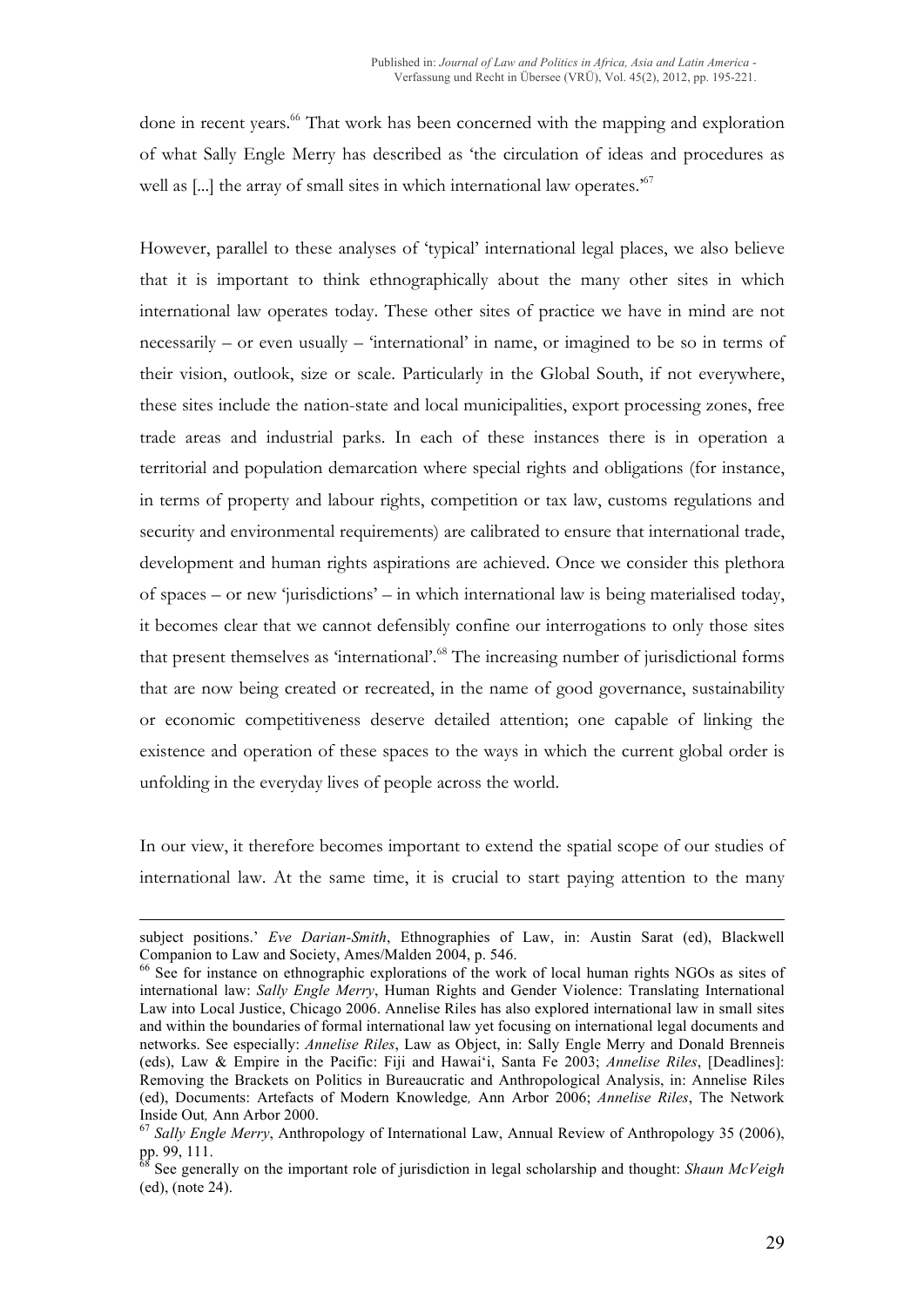other practices and objects that are reflexively unrelated to 'the international', but which may be understood hermeneutically as expressions, embodiments and enactments of international law.69 These include administrative procedures, subject formations, places and objects usually identified as expressions of municipal norms and private bureaucracies or the innocuous artefacts of 'local' governance or 'private' use. They are the small places, where international work is actually – materially – done. In these places, the idea of the international comes into existence in a molecular manner – each disaggregated instance pulling life in a particular way. Importantly, this covert (re)production of the international usually takes place under the guise of the technical or the commercial. Instances we have in mind include the international regulatory work done today by biometric scanners at international frontiers in the fight against terrorism and the control of illegal migration,<sup>70</sup> the extensive implementation of ID cards<sup>71</sup> and water-meters for the functioning, rationalisation and measurement of development projects, $72$  or the targeted use of mobile phone technology for the integration of small farmers into the global trading system.<sup>73</sup>

# **VI. Conclusions**

Two caveats should be kept in mind when thinking about the methodological proposal we are making in this article. First, we are aware that once we start advocating an expansive view of international law and its operation, we place ourselves on a knife's

 $^{69}$  *Anne Orford*, (note 15).<br><sup>70</sup> See for instance: The Economist, Biometrics – Prepare to be Scanned: High-Tech Security Systems that Rely on Detailed Measurements of the Human Body, Known as Biometrics, are Taking Off. But Should They Be?, December 4, 2003, at <http://www.economist.com/node/2246191> (accessed August 12, 2011).

<sup>&</sup>lt;sup>71</sup> See for instance: The Economist, Identifying a Billion Indians: Reliable Identity Numbers Could Create Many Opportunities for Business, January 27, 2011, at <http://www.economist.com/node/18010459> (accessed August 12, 2011).

 $72$  See for instance on the implementation of water meters to rationalize the use of water in low income areas in Africa: Food & Water Watch, Prepaid Water Meters at <http://www.foodandwaterwatch.org/global/africa/prepaid-water-meters> , accessed at August 12, 2011); Raffaella Delle Donne, Water Meters for the Poor: New Name, Old Problems, Inter Press Service (IPS), March 22, 2009, at <http://ipsnews.net/news.asp?idnews=46226> (accessed at August 12, 2011).

<sup>73</sup> See for instance: *Sara Hamdan*, A Big Push to Expand Mobile Service in Iraq, The New York Times March 2, 2011. Available at <http://www.nytimes.com/2011/03/03/world/middleeast/03iht-M03B-ZAIN.html> (accessed at August 12, 2011). See also: The World Bank, World Bank "Apps for Development" Competition Yields Global Response, Opens Public Voting, Press Release No:2011/311/EXT, 31 January 2011. Available at <http://web.worldbank.org/WBSITE/EXTERNAL/NEWS/0,,contentMDK:22819263~pagePK:642570 43~piPK:437376~theSitePK:4607,00.html?cid=ISG\_E\_WBWeeklyUpdate\_NL> (accessed at August 12, 2011).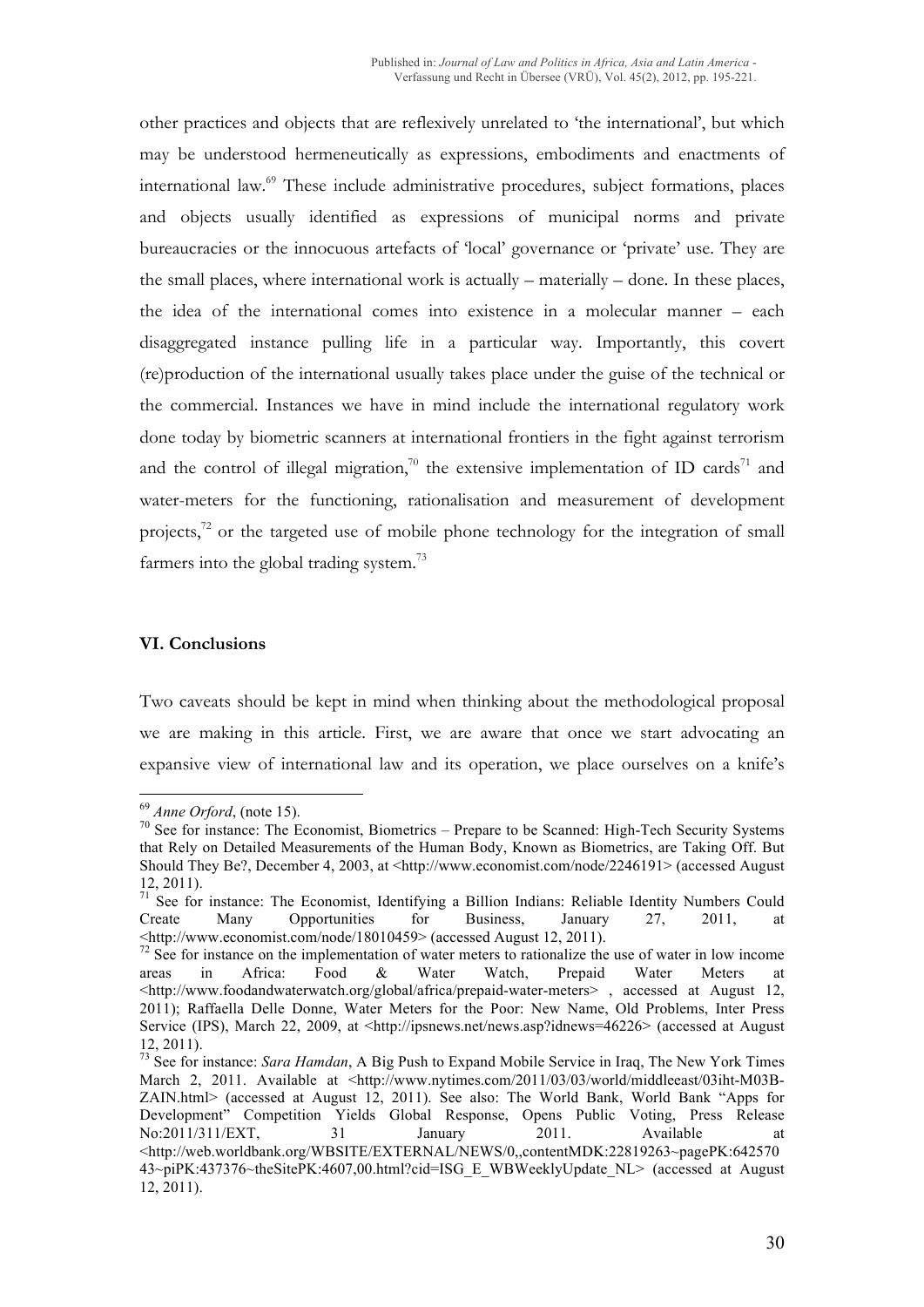edge between the imperial expansion of international law on one side, and its complete analytical dissolution into everything, everywhere on the other. With a less emphatic scope of, and specificity for international law, the flipside of our method carries the danger of both accidental imperialism and complete deliquescence. This danger lurks not the least, in the potential loss of a capacity to revolt effectively against misappropriations of the formal norms and institutions of international law. However, the emancipatory potential of a broad interpretation of international law relies precisely on an insistence that international legal scholarship is itself a practice of interpretation.<sup>74</sup> More specifically, international law is a practice of interpretation which hinges on creating systemic links between the categories of the general and the specific, or more technically, between the universal and the particular. In its imperial guise, both categories – the universal and the particular – are constituted in the interpretive gesture of international law's 'application'. As we have insisted throughout this article, this act of application can be both 'conservative' or 'progressive', 'left' or 'right', 'accidental' or 'intentional' legal imperialism. In other words, for whatever ostensible political end, the international legal project becomes an act of domesticating the particular by interpreting it by reference to a frame of universality that is itself a particular, but one which has been 'universalised'.75

In contrast, the method that we propose in this article insists on the impossibility of this domestication being either complete or completed. This refusal to accept the domestication of the particular can be read as an extension of the idea of universality implicit in TWAIL scholarship. What our methodological move offers for the friend of TWAIL, or for the actor we might think of as the 'political international lawyer', is an avenue for her to start seeing international law in those places that usually escape our attention and yet regulate our lives. This is especially true for the 'governed', the billions of people subjected every day to developmental interventions; those whom Chatterjee dubs 'most of the world'.76 In redirecting her gaze, new opportunities will be created for the political international lawyer to chart the operation of international law and its expanding number of regulatory fields. By 'charting', mapping or even just seeing international law in this light, the political international lawyer becomes aware that 'local' practices are not simply acts of ignorance, tradition, madness or false consciousness (expressed politely as anthropological curiosities or as disaggregated expressions of

 <sup>74</sup> See for instance: *Susan Marks*, (note 22). <sup>75</sup> *Sundhya Pahuja*, (note 7). <sup>76</sup> *Partha Chatterjee*, (note 8).